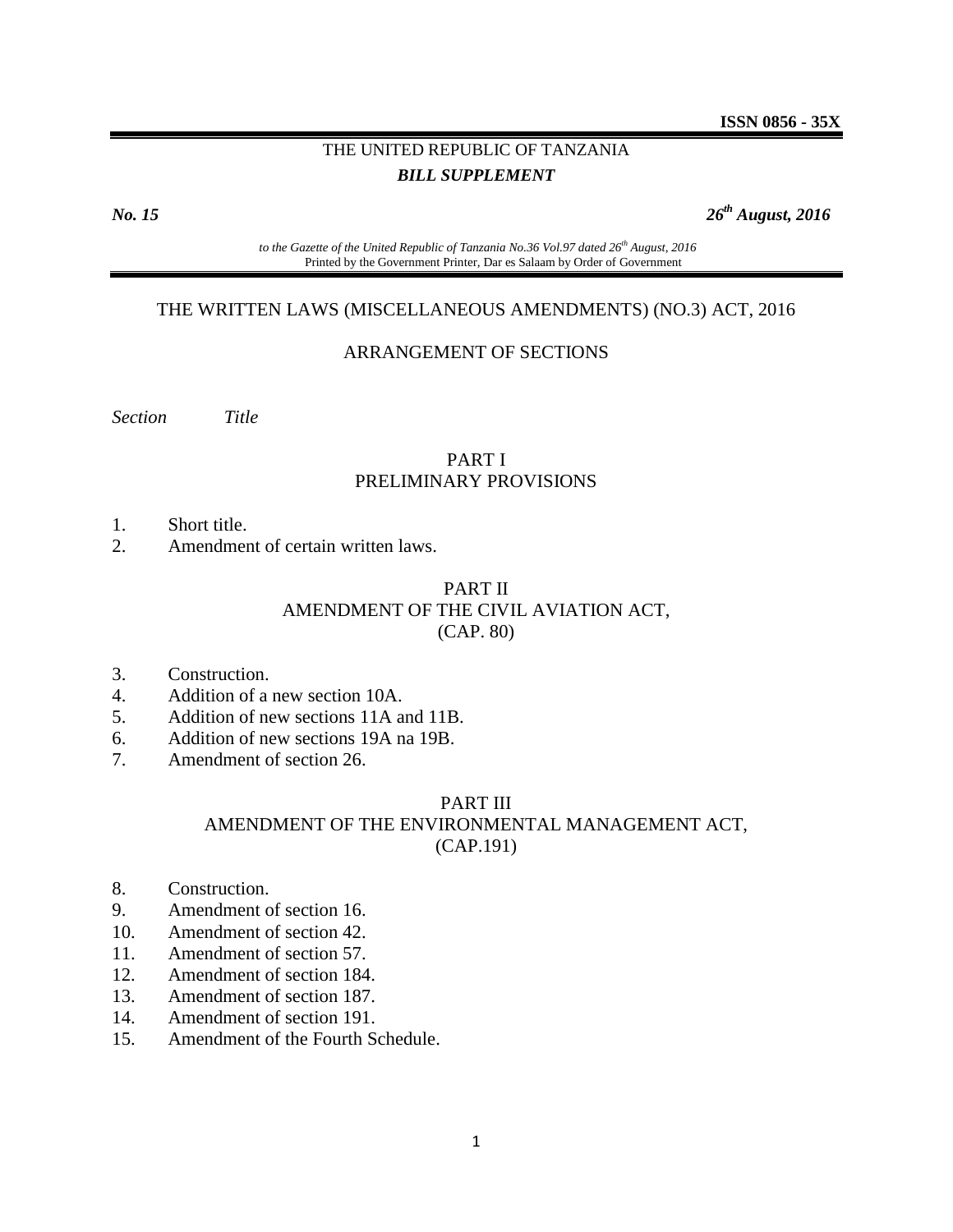## PART IV

## AMENDMENT OF THE HIGHER EDUCATION STUDENTS' LOANS BOARD ACT, (CAP. 178)

- 16. Construction.
- 17. Amendment of section 5.
- 18. Repeal of section 19.
- 19. Repeal of sections 20 and 21.
- 20. Amendment of the Schedule.

## PART V AMENDMENT OF THE PUBLIC SERVICE ACT, (CAP. 298)

- 21. Construction.
- 22. Amendment of section 3.
- 23. Amendment of section 8.
- 24. Addition of sections 9A and 9B.
- 25. Amendment of section 20.
- 26. Addition of new section 32A.
- 27. Repeal of section 34.
- 28. Amendment of section 35.

#### PART VI

## AMENDMENT OF THE PUBLIC SERVICE (NEGOTIATING MACHINERY) ACT, (CAP. 105)

- 29. Construction.
- 30. Amendment of section 4.
- 31. Repeal of section 11.

## PART VII

## AMENDMENT OF THE SURFACE AND MARINE TRANSPORT REGULATORY AUTHORITY ACT, (CAP.413)

- 32. Construction.
- 33. Addition of new section 40A.

## PART VIII AMENDMENT OF THE TRANSPORT LICENSING ACT, (CAP. 317)

- 34. Construction.
- 35. Amendmentof section 11.
- 36. Amendment of section 35.
- 37. Amendment of section 41.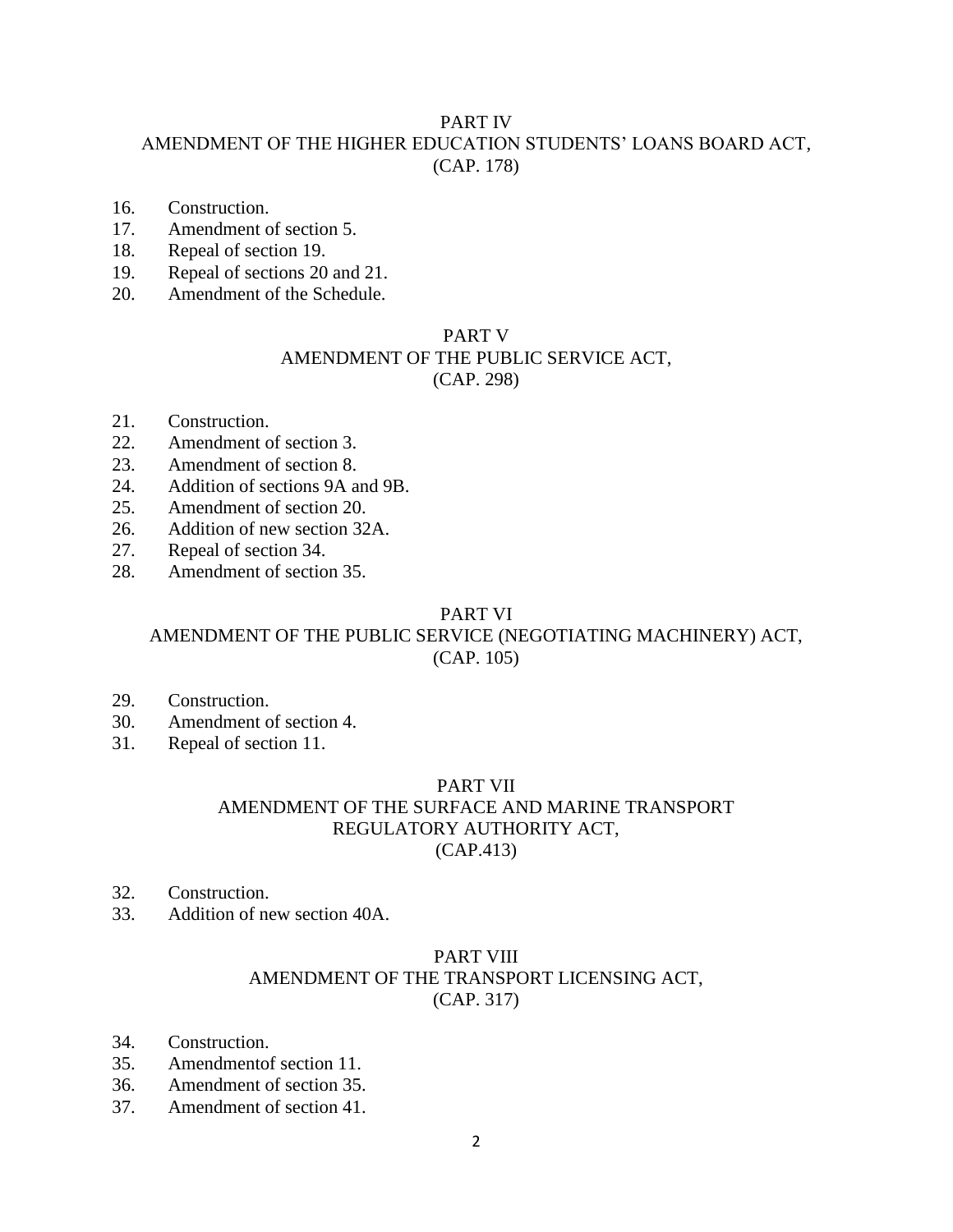38. Amendment of section 47A.

## PART IX AMENDMENT OF THE TREASURY REGISTRAR (POWERS AND FUNCTIONS) ACT, (CAP. 370)

- 39. Construction.
- 40. Amendment of section 46.

## PART X AMENDMENT OF THE WEIGHTS AND MEASURES ACT, (CAP. 340)

- 41. Construction.
- 42. General amendments.
- 43. Amendment of section 2.
- 44. Amendment of section 3.
- 45. Amendment of section 19.
- 46. Amendment of section 26.
- 47. Amendment of section 30.
- 48. Repeal of section 45.
- 49. Amendment of section 46.
- 50. Addition of section 53A.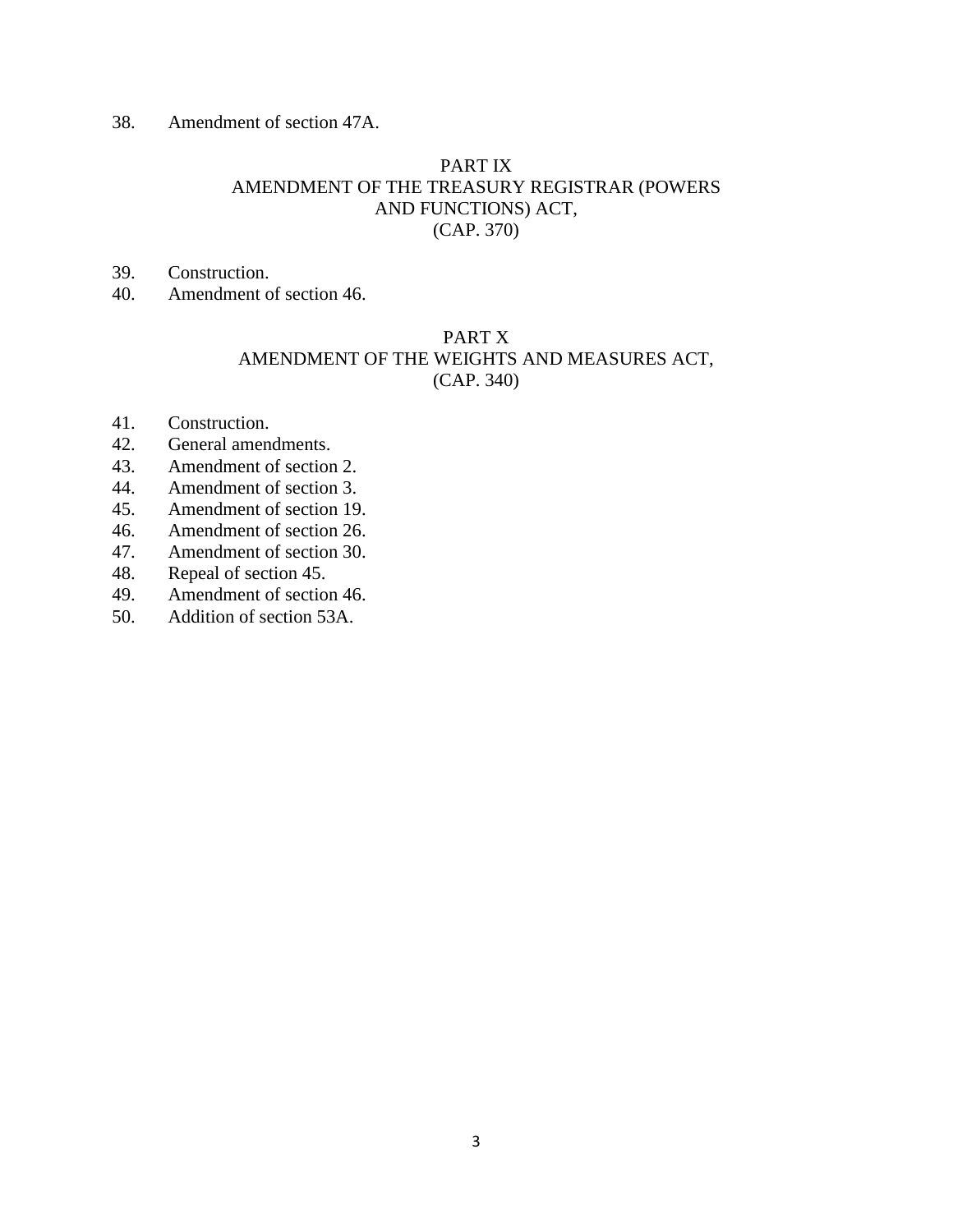#### **\_\_\_\_\_\_ NOTICE**  $\overline{\phantom{a}}$

This Bill to be submitted to the National Assembly is published for general information to the general public together with a statement of its objects and reasons.

Dar es Salaam, **JOHN W. H. KIJAZI**<br>
26<sup>th</sup> August, 2016 Secretary to the Cabinet **Secretary to the Cabinet** 

#### **A BILL**

*for*

#### **An Act to amend certain written laws.**

**ENACTED** by Parliament of the United Republic of Tanzania.

## PART I PRELIMINARY PROVISIONS

Short title

 **1**. This Act may be cited as the Written Laws (Miscellaneous Amendments) (No. 3) Act, 2016.

Amendment of certain written laws

**2.** The Written Laws specified in various Parts of this Act are amended in the manner specified in their respective Parts.

#### PART II AMENDMENT OF THE CIVIL AVIATION ACT, (CAP. 80)

Construction Cap. 80 **3**. This Part shall be read as one with the Civil Aviation Act, hereinafter referred to as the "principal Act".

Addition of a new section 10A

**4**. The principal Act is amended by adding immediately after section 10 the following new section:

> "Power to detain and search aircraft **10A**. Where the Director-General has reasonable grounds to suspect that an aircraft is used in contravention of this Act or that it contains any matter which may be used as evidence in respect of an offence under this Act, the Director General may detain, inspect, board on or recall that aircraft in flight."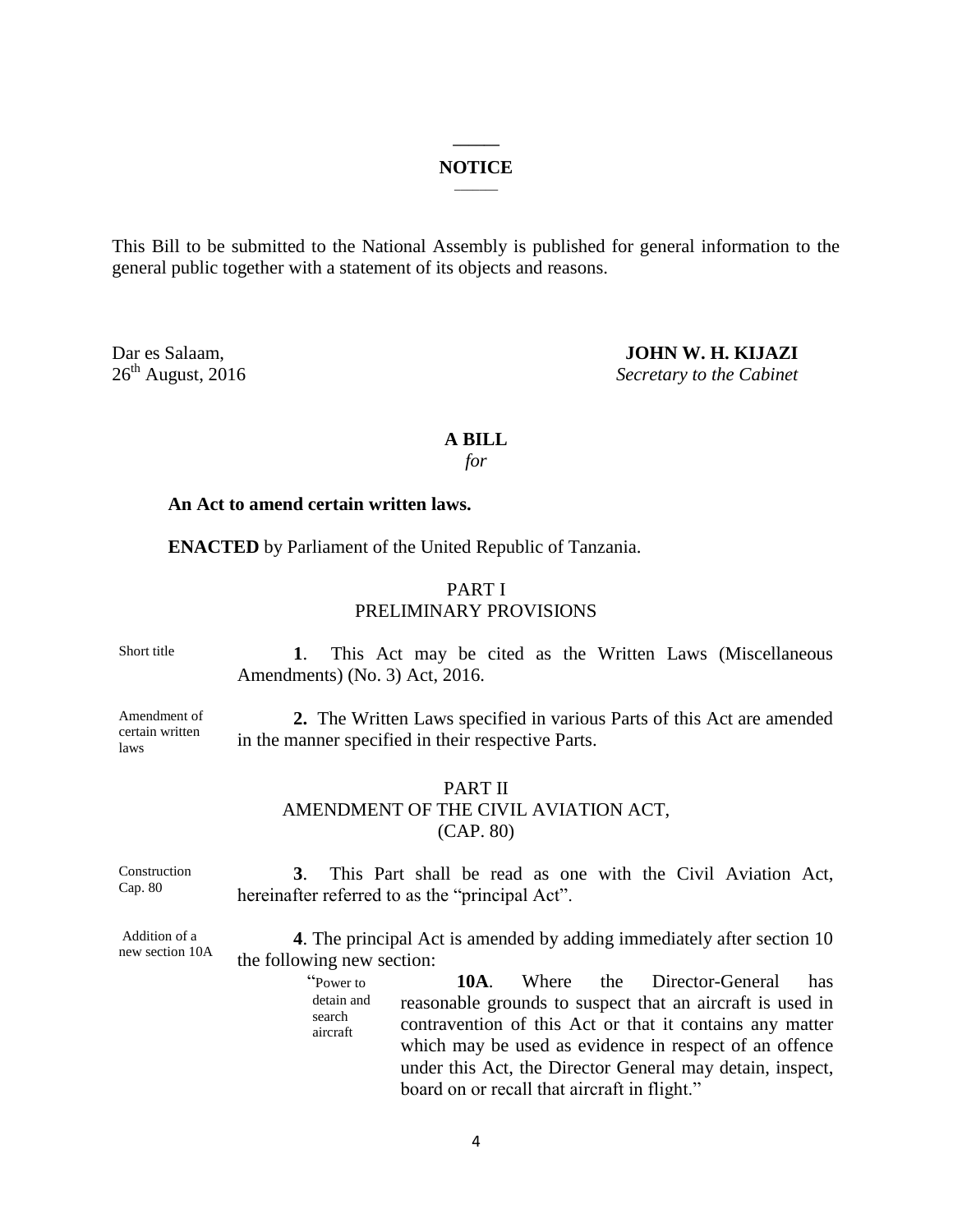**5**. The principal Act is amended by adding immediately after section 11 the following new sections:

> "Transfer of responsibilities to another state **11A.** Notwithstanding any provision of this Act, the Authority may, by agreement made with the appropriate foreign civil aviation authority under the Chicago Convention:

- (a) transfer to the concerned civil aviation authority of another state, all or part of the Authority's responsibilities for a Tanzania registered aircraft operated by a foreign operator; or
- (b) vest in the Authority all or part of the responsibilities of the civil aviation authority of another state for an aircraft registered by that state and operated by a Tanzania operator.

**11B.** Where an aircraft is in distress within the territory of the Authority, the Authority shall-

- (a) permit, subject to control by its own authorities, the owners of the aircraft or authorities of the state in which the aircraft is registered to provide such measures of assistance as may be necessitated by the circumstances rendering the distress;
- (b) in the case where the aircraft is missing, search the missing aircraft in line with the coordinated measures prescribed by the Authority; or
- (c) provide any other necessary assistance."

**6**. The principal Act is amended by adding immediately after section 19 the following new section:

5

**19A**. Where the Director-General has reasonable grounds to believe that any person has violated this Act, he may make an order to prohibit, suspend, revoke or vary the privileges of a licence, certificate or any other authorization issued by the Authority to that person.

Inspection **19B**. For the purpose of ensuring aviation safety, security, consumer protection and for any other reasons for which the Authority is established, the Authority shall have unrestricted access to inspect-

- (a) any aircraft in Tanzanian territory regardless of its state of registry;
- (b) Tanzania registered aircraft wherever it may

Addition of new sections 19A and 19B

"Revocation and suspension of certificates

Aircraft in

distress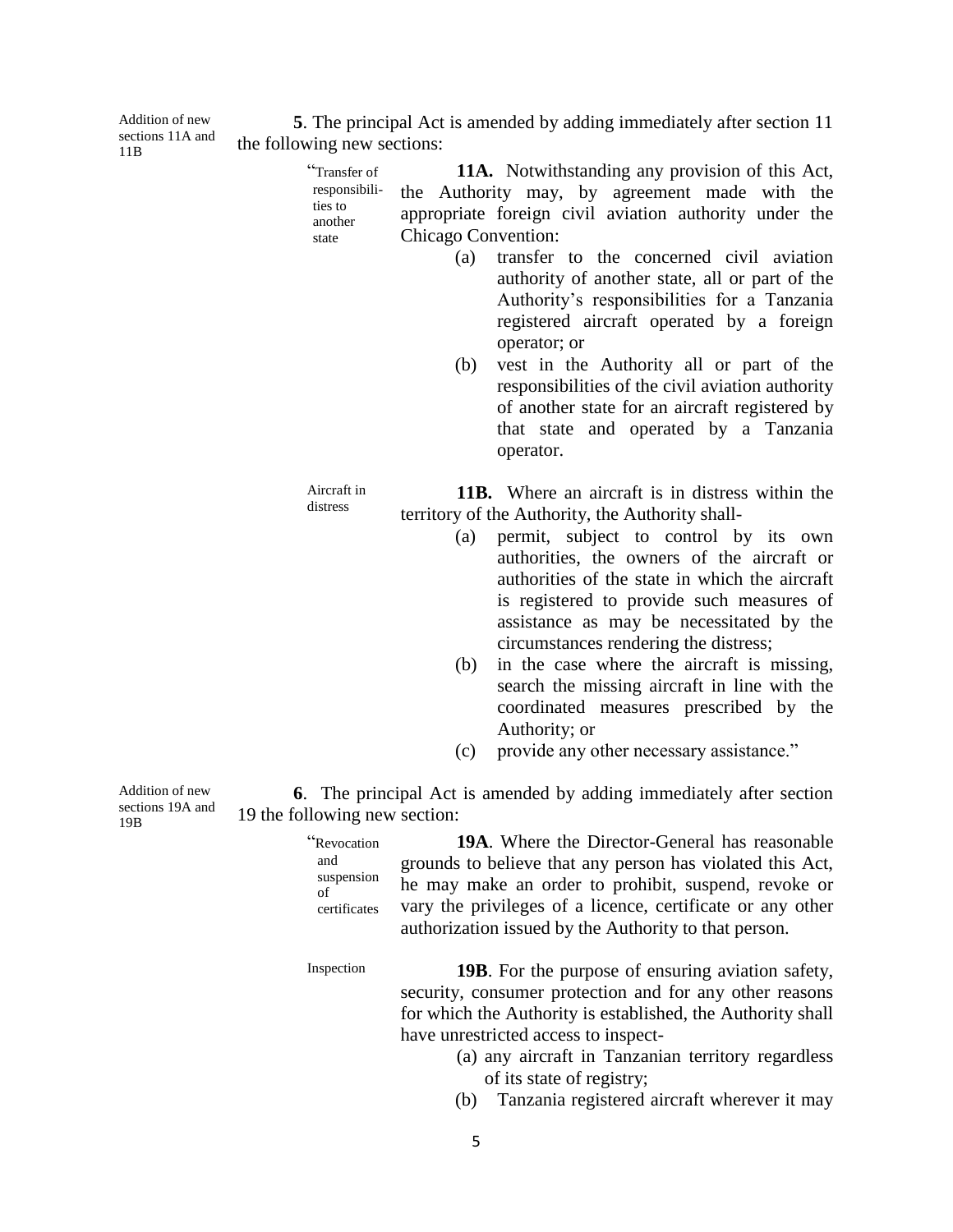be;

- (c) flight compartment;
- (d) aerodrome used for civil aviation operations;
- (e) facilities and aircraft accident sites;
- (f) premises of any regulated agent or premises of the holder of an air service licence, certificate, authorization; or
- (g) other approval document issued by the Authority or any records, information and explanation."

**7**. The principal Act is amended in section 26 by adding a new subsection (7) immediately after subsection (6) as follows:

> "(7) In providing air navigation services, the Authority shall ensure that a clear distinction and separation between its regulatory and operational functions is maintained."

## PART III AMENDMENT OF THE ENVIRONMENTAL MANAGEMENT ACT, (CAP.191)

| Construction<br>Cap. 191   | <b>8.</b> This Part shall be read as one with the Environmental Management<br>Act, hereinafter referred to as the "principal Act".                                                                                                                                                                                                                                                                                                                                                                                                                                                                                                                                                                                                                                                                                              |
|----------------------------|---------------------------------------------------------------------------------------------------------------------------------------------------------------------------------------------------------------------------------------------------------------------------------------------------------------------------------------------------------------------------------------------------------------------------------------------------------------------------------------------------------------------------------------------------------------------------------------------------------------------------------------------------------------------------------------------------------------------------------------------------------------------------------------------------------------------------------|
| Amendment of<br>section 16 | 9. The principal Act is amended in section 16 by adding immediately<br>after subsection (2) the following new subsections:<br>"(3) Notwithstanding the provisions of this section, the<br>Attorney General shall have the right to intervene in any suit or matter<br>instituted by, or against the Council.<br>(4) Where the Attorney General intervenes in any matter<br>Cap. 5<br>pursuant to subsection (3), the provisions of the Government<br>Proceedings Act shall apply in relation to the proceedings of that suit<br>or matter as if it had been instituted by, or against the Government.<br>$(5)$ For the purposes of subsections $(3)$ and $(4)$ , the Council<br>shall have a duty to notify the Attorney General of any pending suit or<br>intention to institute a suit or matter by, or against the Council." |
| Amendment of<br>section 42 | <b>10.</b> The principal Act is amended in section 42 by adding immediately<br>after subsection (2) the following:<br>"(3) Local government authorities shall submit to the Minister<br>environmental action plans prepared in respect of their areas of<br>jurisdiction."                                                                                                                                                                                                                                                                                                                                                                                                                                                                                                                                                      |
| Amendment of<br>section 57 | The principal Act is amended in section 57 by-<br>11.<br>designating its contents as subsection (1); and<br>(a)<br>adding immediately after subsection (1) as designated, the<br>(b)<br>following-                                                                                                                                                                                                                                                                                                                                                                                                                                                                                                                                                                                                                              |

Amendment of section 26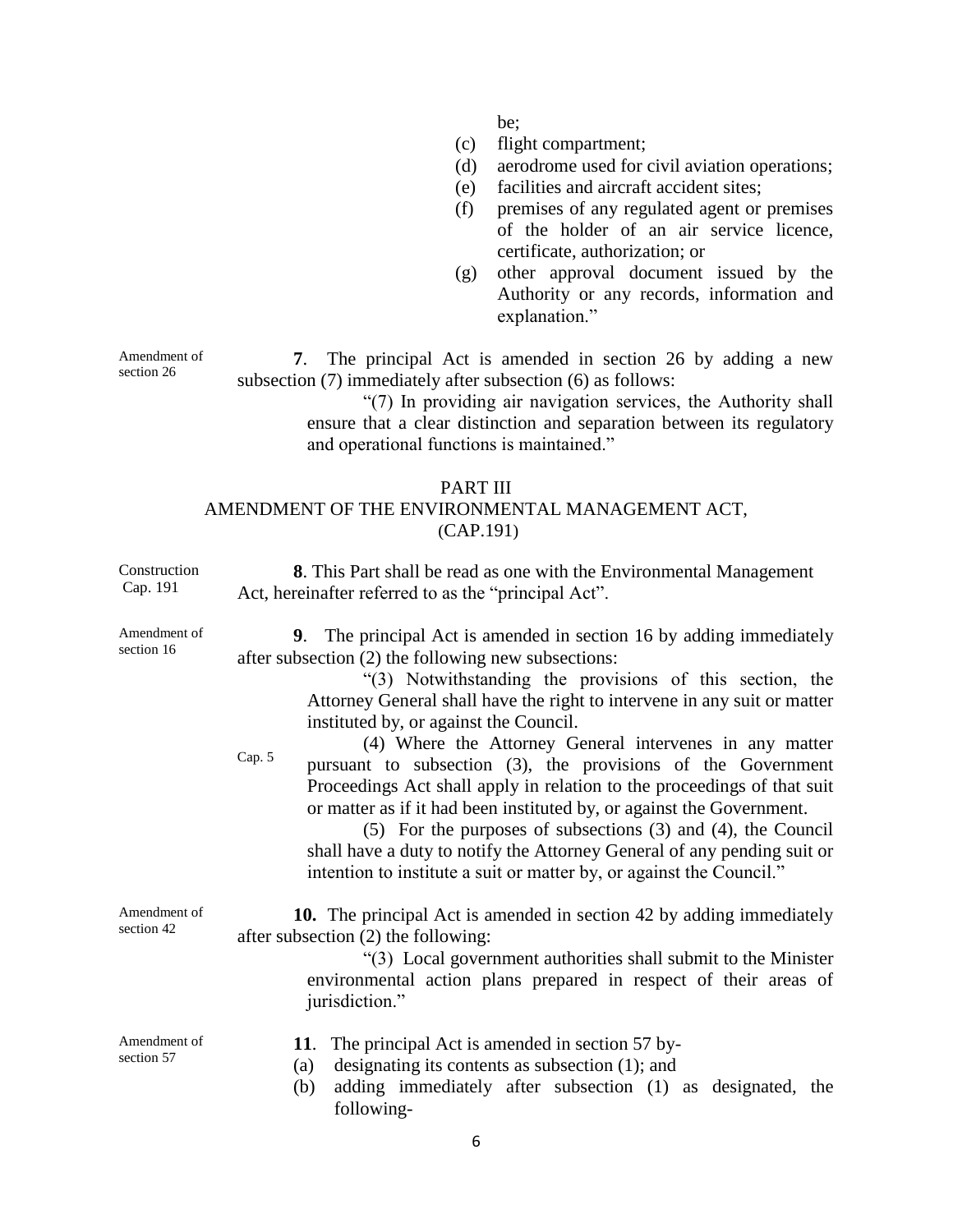$(2)$  For the purposes of subsection  $(1)$ , the computation of sixty meters shall be reckoned -

- (a) in the case of ocean or a natural lake, from the highest water mark; and
- (b) in the case of rivers, water dams or reservoirs, from the banks;"
- **12**. The principal Act is amended in section 184 by -
- (a) designating its contents as subsection (1);
- (b) deleting paragraph (a) appearing in subsection (1) as designated and substituting for it the following -
	- "(a) fails or refuses to conduct an Environmental Impact Assessment study in respect of a project for which the assessment is mandatory, commits an offence;"
- (c) adding immediately after subsection (1) as designated the following-

" $(2)$  A person who has paid a fine as a penalty for an offence of failing or refusing to conduct an Environmental Impact Assessment Study shall submit to the Council an environmental management plan for approval and guidance on how the project shall be implemented.

(3) Where the offence committed is that of failing or refusing to conduct an Environmental Impact Assessment study, the offender shall, upon conviction, be liable to a fine of not less than five million shillings but not exceeding one billion shillings or to imprisonment for a term of not less than two years but not exceeding seven years or to both."

**13.** The principal Act is amended in section 187(1) by deleting the words "not less than three million shillings but not exceeding fifty million shillings" and substituting for them the words "not less than five million shillings but not exceeding ten billion shillings"

**14.** The principal Act is amended in section 191 by deleting the words "fifty million" and substituting for them the words "one billion".

Amendment of the Fourth Schedule

by-

- **15.** The principal Act is amended in paragraph 1 of the Fourth Schedule
	- (a) deleting the word "nine" and substituting for it the word "eleven"; and
- (b) inserting immediately after item (i) the following-
	- "(j) three persons from the private sector who have proven knowledge, skills and experience in matters relating to the operations of funds."

Amendment of section 191

Amendment of section 187

Amendment of section 184

7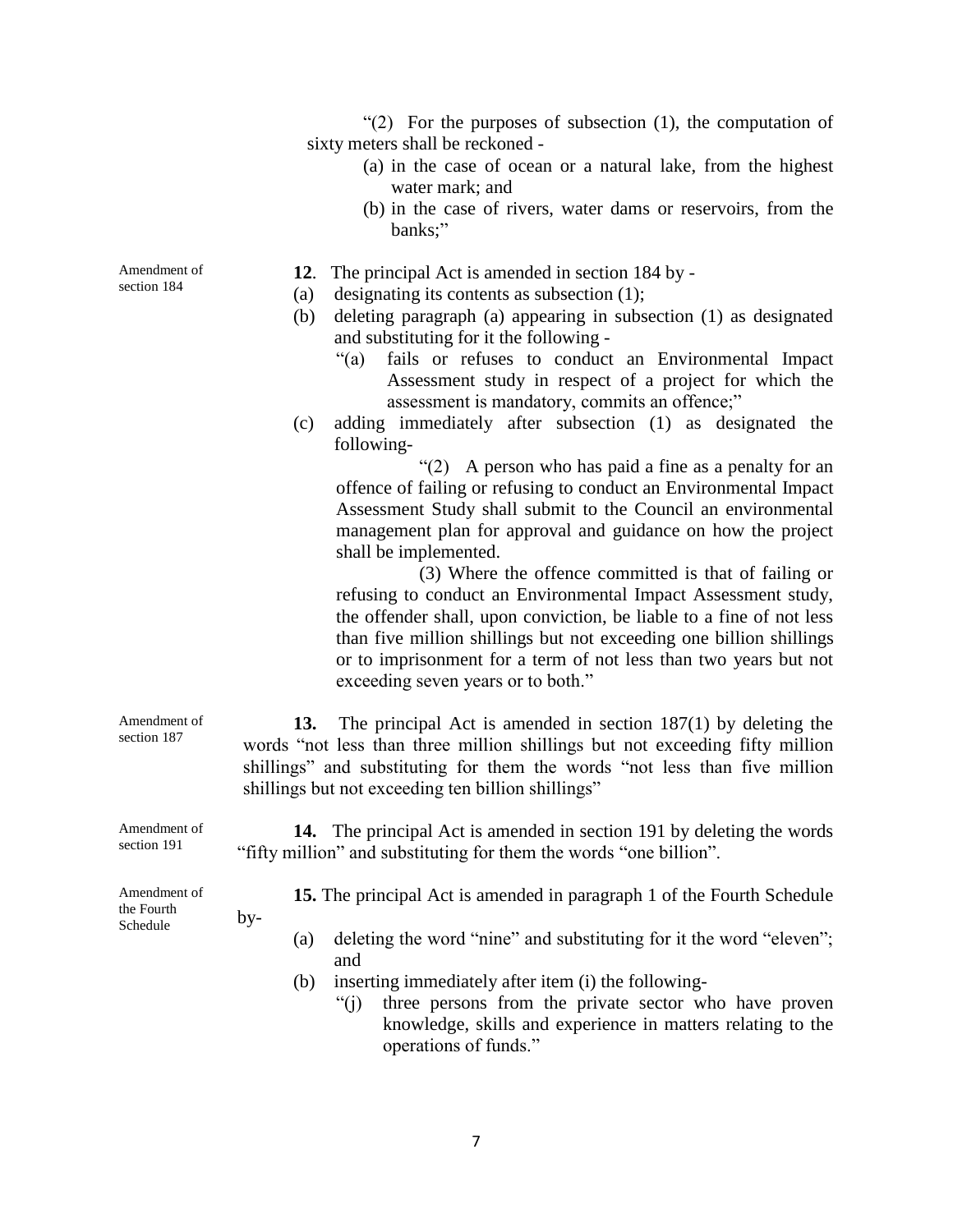#### PART IV

## AMENDMENT OF THE HIGHER EDUCATION STUDENTS' LOANS BOARD ACT, (CAP. 178)

Construction Cap. 178 **16.** This Part shall be read as one with the Higher Education Students' Loans Board Act, hereinafter referred to as the "principal Act". Amendment of section 5 **17.** The principal Act is amended in section 5 by- (a) deleting subsections (1) and (2) and substituting for them the following: **"**(1) The Board shall consist of a Chairman who shall be appointed by the President and six other members to be appointed by the Minister as follows: (a) one member representing the Ministry responsible for higher education; (b) a member from the Treasury; (c) a Law Officer representing the Attorney General; (d) a member representing the Ministry responsible for finance in the Revolutionary Government of Zanzibar; (e) one representative from umbrella students' association of higher learning institutions; and (f) one member representing the Tanzania Commission for Universities." (b) renumbering subsections (3) to (6) as subsections (2) to  $(5)$ respectively. Repeal of section 19 **18**. The principal Act is amended by repealing section 19 and replacing for it the following: "Liability and obligation of loan beneficiary **19.**-(1) It shall be the duty of every loan beneficiary to repay the loan within the time and manner specified in the loan agreement- (2) Repayment of loan shall become due upon-

- (a) completion of studies in respect of which the
- loan was granted; or (b) immediately where studies are terminated
- for any reason.

(3) The loan repayable shall be the total sum of money:

- (a) calculated on the basis of the loan agreement, which shall be established by the Board as having been received by a beneficiary; or
- (b) which the Board paid to the account of a higher learning institution where the beneficiary pursued studies.
- (4) A beneficiary who secures employment shall-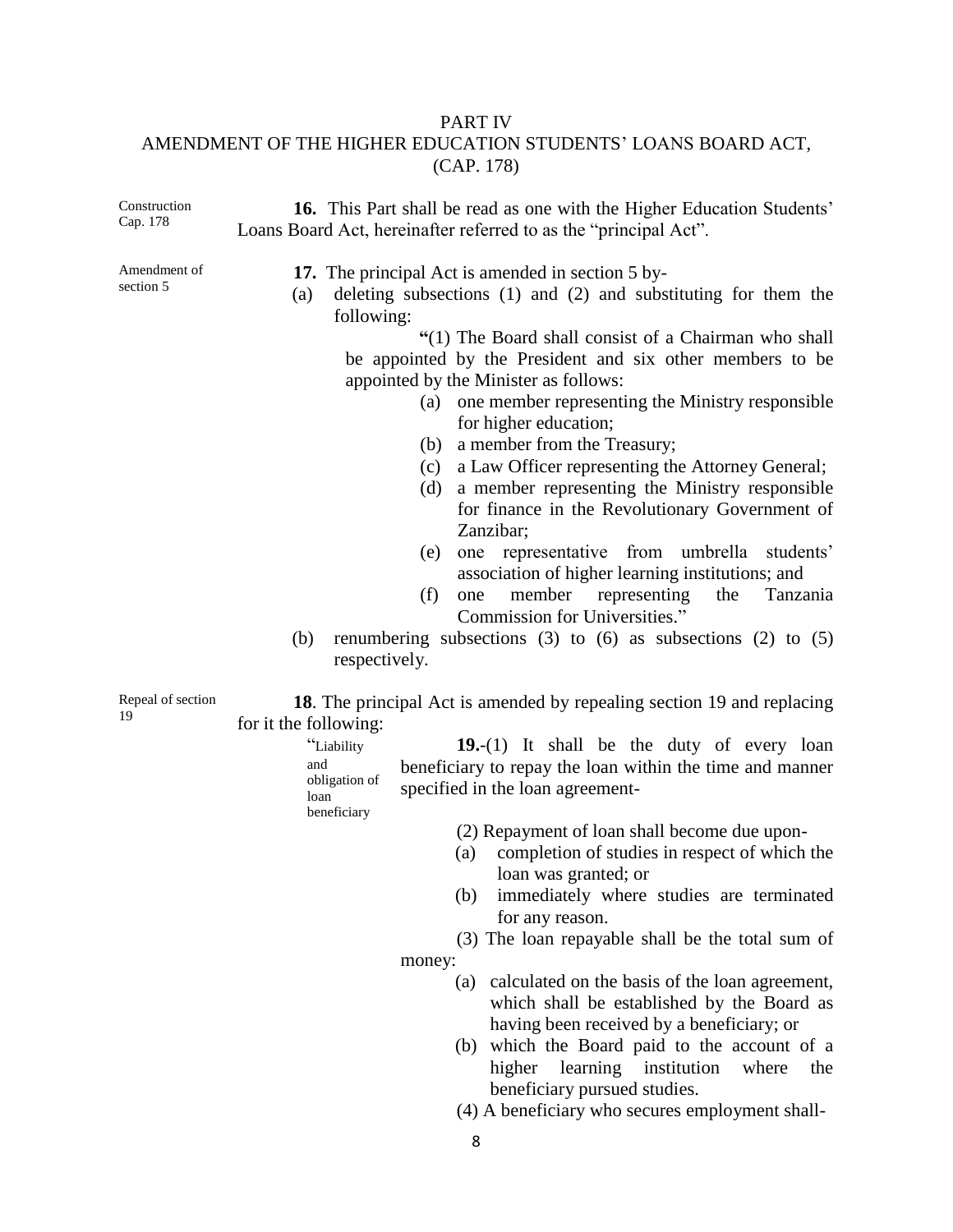- (a) have the duty to notify the employer that he is a loan beneficiary;
- (b) ensure that arrangement is made with the employer for deduction of monthly installment that shall include the principal, any fees, charges or penalties from the salary of the beneficiary;
- (c) ensure that payments of monthly deduction by the employer are remitted to the Board from the date such remittance is due and that the loan deduction schedule bear the name of the beneficiary, loan number, employment number or cheque number;
- (d) inform the Board in writing of-
	- (i) employer's name, address, telephone number and other necessary details;
	- (ii) any change of names;
	- (iii) the current address of the beneficiary and any subsequent changes of address;
	- (iv) any thing that may be prescribed by the Board in accordance with this Act.

(5) A beneficiary who engages in selfemployment, any trade, occupation or profession shall-

- (a) arrange with the Board about the amount or installments and period during which the beneficiary shall make remittance to the Board;
- (b) ensure that the remittance of monthly installment is made to the Board bearing the correct name, address and the loan number;
- (c) inform the Board of the-
	- (i) current postal and physical address;
	- (ii) occupational and residential addresses;
	- (iii) telephone numbers; and
	- (iv) any subsequent changes of such particulars;
- (d) comply with any other requirement as may be prescribed by the Board under this Act.

(6) For the purpose of subsection  $(5)(a)$ , the amount payable by a self-employed beneficiary on monthly basis shall not be less than one hundred and twenty thousand shillings or ten percent of the taxable income, whichever amount is greater.

(7) Subsection (4) shall apply *mutatis mutandis* to any beneficiary who is under employment of a foreign government, an international organization, a company, an agency or an association of any description."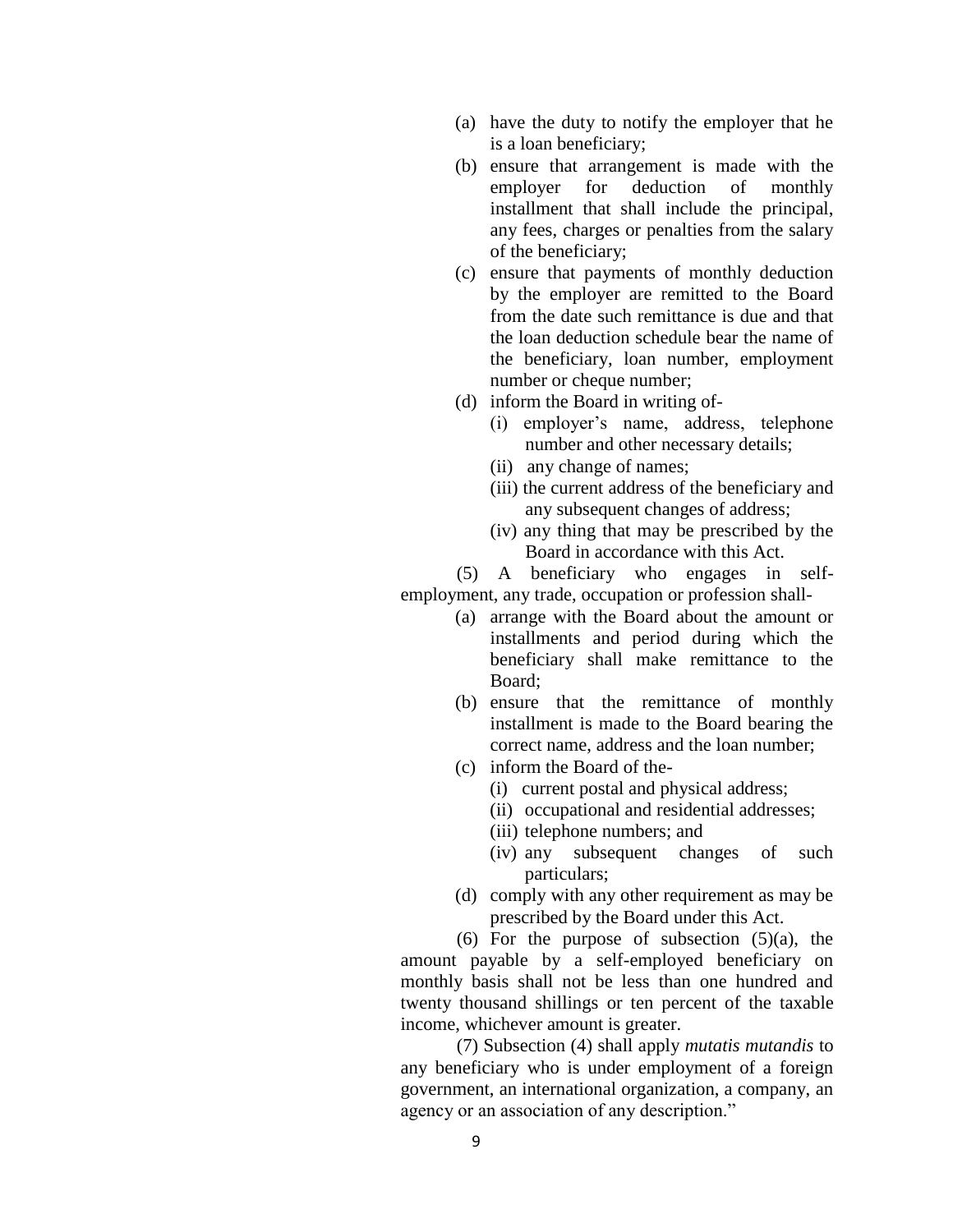Repeal of sections 20 and  $21$ 

**19**. The principal Act is amended by repealing sections 20 and 21 and replacing them with the following:

> "Obligation of employer **20.**-(1) For the purpose of identifying beneficiaries under this Act, every employer shall-

- (a) notify the Board on employment of any person who is a holder of degree or diploma, within twenty eight days from the date on which such person is employed;
- (b) upon confirmation from the Board that the person named in the notification is a loan beneficiary, deduct monthly installments of not less than fifteen percent of basic salary, wages or remuneration of the beneficiary, as the case may be;
- (c) treat deduction as statutory and make such deductions as first charge over non statutory deductions; and
- (d) inform the Board in writing of the status and rank of employment and any subsequent changes in the name, address, occupation and salary of the person who is a beneficiary.

(2) The employer shall remit every deduction from the beneficiary's salary, wages or remuneration to the Board within fifteen days after the end of each month.

(3) The Board or its agents shall have power to inspect any record of the employer for searching the beneficiaries' information.

(4) Where an employer fails to notify the Board about the employment of a holder of degree or diploma in accordance with this Act, such employer commits an offence and is liable on conviction to a fine of not less than seven million shillings or to imprisonment for a term of not less than twelve months or to both.

Failure of employer to make deductions or remmitance

**21.**-(1) Where the employer fails to deduct or after making deduction from a beneficiary fails to remit such deductions to the Board within the prescribed period, the Board shall charge a sum of equal to ten percent of the total amount of the loan amount which is due for repayment for each month during which the repayment remains unremitted.

(2) Where the employer fails to remit monthly installments after deducting and is otherwise unable to pay the charge imposed under subsection (1), commits an offence and is liable on conviction to a fine of not less than the amount unremitted or to imprisonment for a term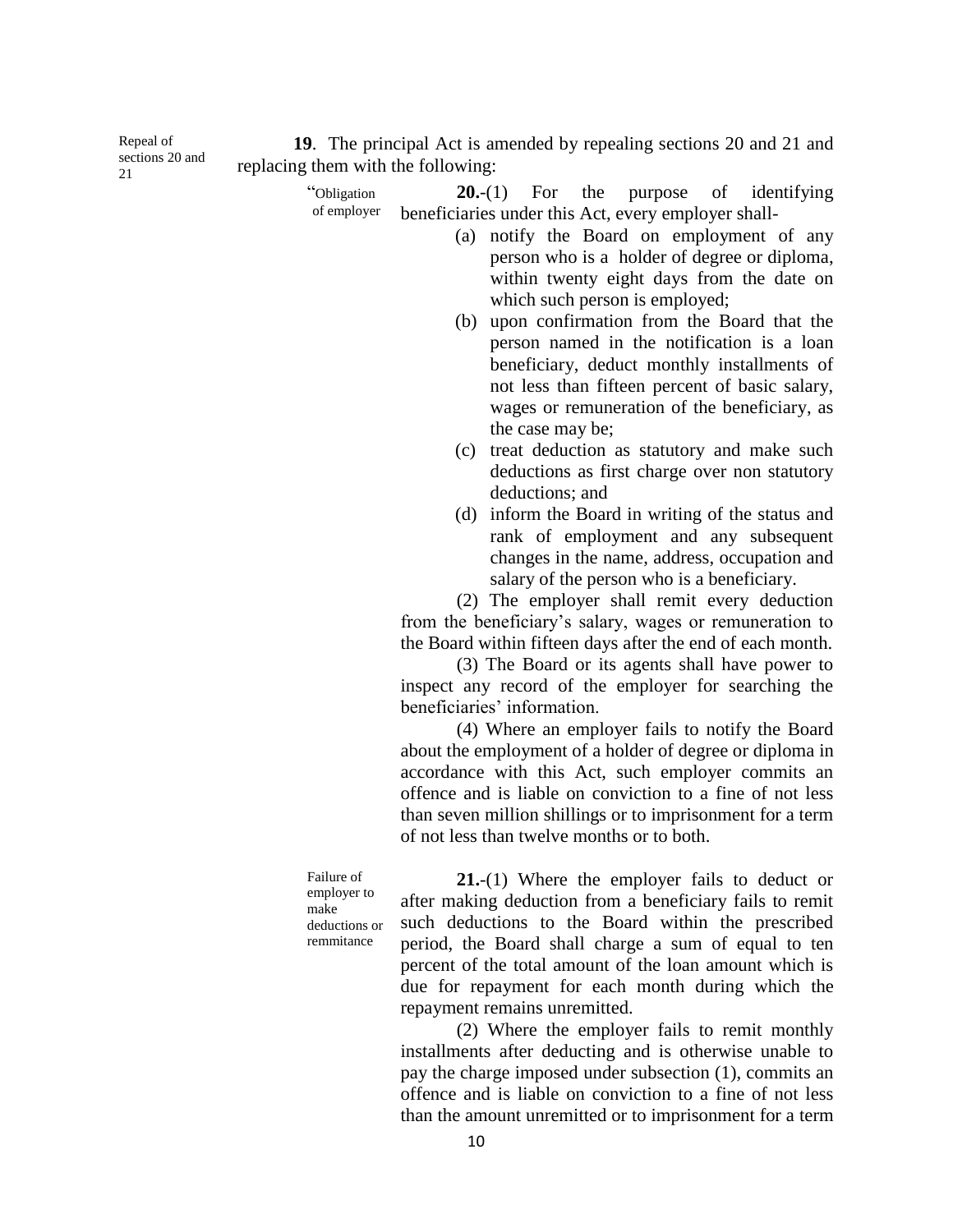of not less than thirty six months.

(3) Notwithstanding any other law to the contrary, where an employer is a body corporate, the chief executive officer or any other accountable officer of such body shall be personally liable for the penalty.

(4) Any person who obstructs an employee of the Board or its appointed agent from doing any act authorized by this Act, commits an offence and is liable on conviction, to a fine of not less than seven million shillings or to imprisonment for a term of not less than twelve months or both."

**20.** The principal Act is amended in paragraph 4 of the Schedule by inserting immediately after subparagraph (6) the following:

"(7) The Board may co-opt any person to assist the Board on deliberation of any issue or matter that requires the person's skills, expertise or advice, but the co-opted person shall have no right to vote in any meeting of the Board."

## PART V AMENDMENT OF THE PUBLIC SERVICE ACT, (CAP. 298)

| Construction<br>Cap. 298             | This Part shall be read as one with the Public Service Act,<br>21.<br>hereinafter referred to as the "principal Act".                                                                                                                                                                                                                                                                       |
|--------------------------------------|---------------------------------------------------------------------------------------------------------------------------------------------------------------------------------------------------------------------------------------------------------------------------------------------------------------------------------------------------------------------------------------------|
| Amendment of<br>section 3            | 22. The principal Act is amended in section 3 by inserting in the<br>appropriate alphabetical order the following new definition:<br>"Recruitment Secretariat" means the Public Service Recruitment<br>Secretariat established under section 29;"                                                                                                                                           |
| Amendment of<br>section 8            | 23. The principal Act is amended in section $8(3)$ by-<br>inserting immediately after paragraph (c) the following-<br>(a)<br>rationalize and harmonize salaries, allowances and fringe<br>" $(d)$ "<br>benefits in the Service;"<br>renaming paragraphs (e) to (h) as paragraphs (f) to (i)<br>(b)<br>respectively.                                                                         |
| Addition of<br>sections 9A and<br>9B | <b>24.</b> The principal Act is amended by adding immediately after section<br>9 the following new sections-                                                                                                                                                                                                                                                                                |
|                                      | "Approval of<br>$9A-(1)$ Notwithstanding the provisions of any<br>Salary and<br>other written laws, no public institution, Agency, Board<br>incentives<br>or commission shall approve salaries, allowances,<br>incentives and fringe benefits for its organization.<br>$(2)$ Without prejudice to subsection $(1)$ , approval<br>of salaries, allowances, incentives and fringe benefits in |

Amendment of the Schedule

11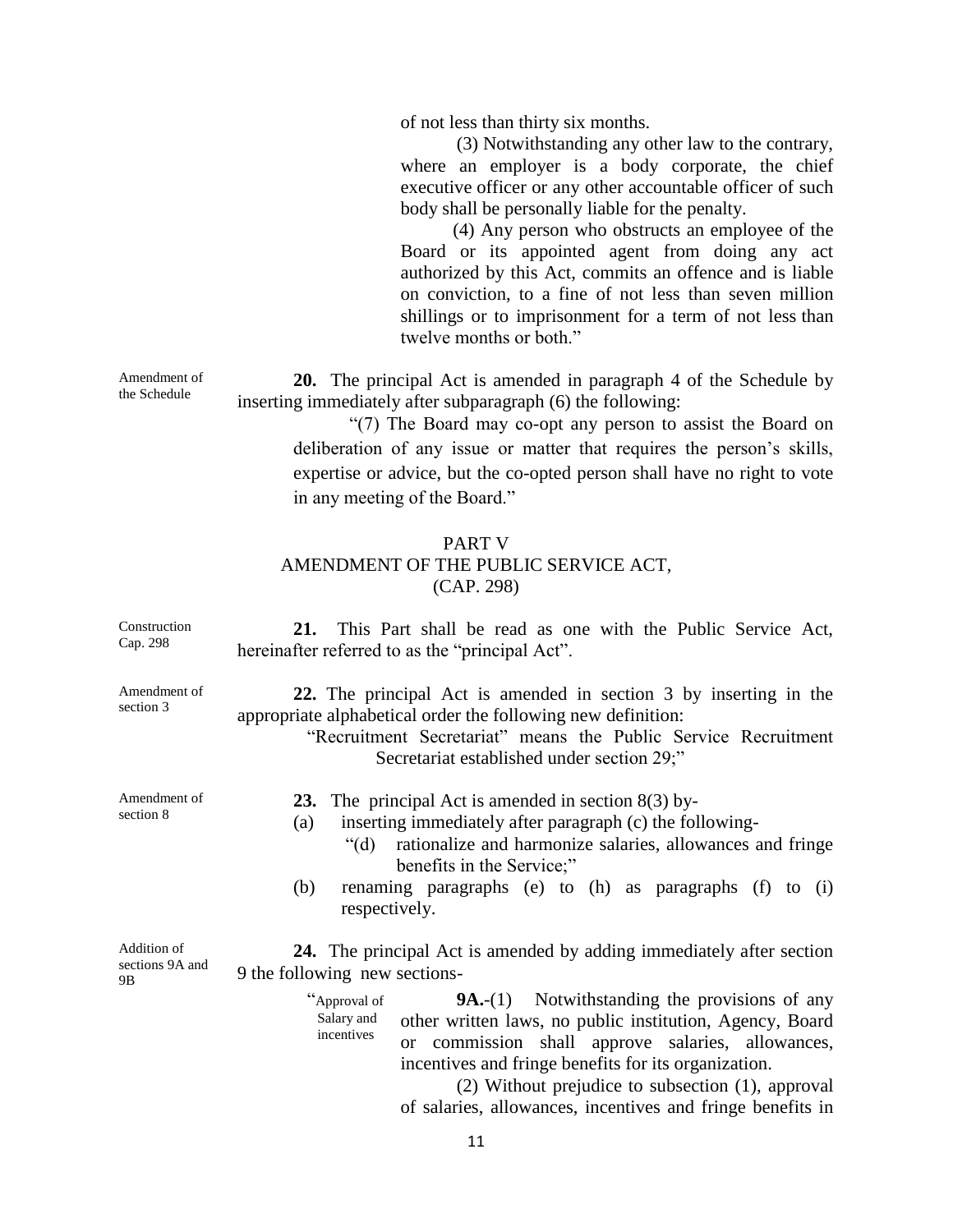the Service shall be determined by the Permanent Secretary (Establishments).

Conflict of laws in relation to remuneration **9B.** Where there is a conflict between the provisions of this Act and the provisions of any other written laws, regarding remuneration, the provisions of this Act shall prevail."

Amendment of section 20

- **25.** The principal Act is amended in section 20(1) by: (a) deleting paragraph (c); and
- (b) renaming paragraphs (d) and (e) as paragraphs (c) and (d) respectively.

Addition of new section 32A

**26.** The principal Act is amended by adding immediately after section 32 the following new section:

"Remedies under labour laws **32A**. A Public servant shall, prior to seeking remedies provided for in labour laws, exhaust all remedies as provided for under this Act."

Repeal of section 34

**27.** The principal Act is amended by repealing section 34 and substituting for it the following:

> "Compensation for occupational disease and death Cap. 263 **34.**-(1) A public servant who suffers occupational disease or dies in the course of employment, shall be compensated in accordance with the Workers Compensation Act."

> > (2) For the purpose of this section "occupational disease" shall have a meaning to it under the Workers Compensation Act.

Amendment of section 35

- **28.** The principal Act is amended in section 35(2) by:
- (a) deleting "semi colon" appearing at the end of paragraph (d) and substituting for it a "full stop"; and
- (b) deleting paragraph (e).

#### PART VI

## AMENDMENT OF THE PUBLIC SERVICE (NEGOTIATING MACHINERY) ACT, (CAP. 105)

| Construction<br>Cap. 105  | <b>29.</b> This Part shall be read as one with the Public Service (Negotiating<br>Machinery) Act, hereinafter referred to as the "principal Act".   |
|---------------------------|-----------------------------------------------------------------------------------------------------------------------------------------------------|
| Amendment of<br>section 4 | <b>30.</b> The principal Act is amended:<br>in section $4(3)$ , by deleting the words "and the secretary"<br>(a)<br>appearing in paragraph (b); and |
|                           | by inserting immediately after subsection (4) the following new<br>(b)<br>subsection:                                                               |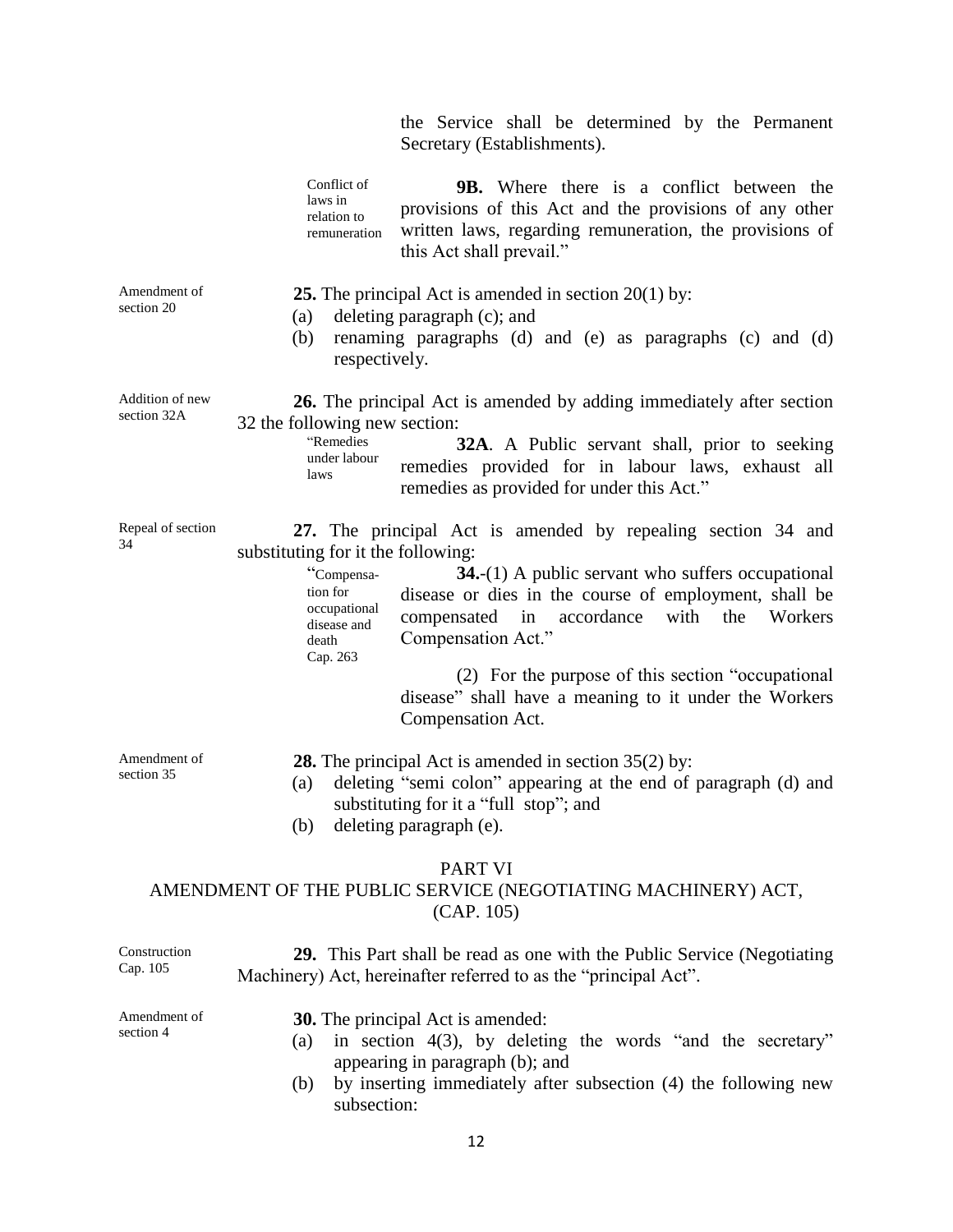"(5) The Minister shall appoint a secretary of the Joint Staff Council from the respective service scheme."

Repeal of section 11

**31.** The principal Act is amended by repealing section 11.

#### PART VII AMENDMENT OF THE SURFACE AND MARINE TRANSPORT REGULATORY AUTHORITY ACT, (CAP.413)

Construction Cap. 413

**32.** This Part shall be read as one with the Surface and Marine Transport Regulatory Authority Act, hereinafter referred to as the "principal Act<sup>"</sup>

Addition of new section 40A

> "Compounding of offences

**33.** The principal Act is amended by adding immediately after section 40 the following new section:

> **40A.**-(1) Notwithstanding the provisions of this Act relating to penalties, where a person admits in writing that he has commited an offence under this Act, the Authority may, at any time prior to the comencement of the hearing by a court of competent jurisdiction, compound such offence and order such person to pay sum of money, not exceeding one half of the amount of the fine to which such person would otherwise have been liable to pay if he had been convicted of such offence.

(2) Where an offence is compounded in accordance with subsection (1) and proceeding are brought against the offender for the same offence, it shall be a good defence for the offender to prove to the satisfaction of the court that the offence with which the offender is charged has been compounded under subsection  $(1)$ .

(3) Where any person is agrieved by any order under sub-section (1), he may within the prescibed period, appeal against such order to the High Court and the provisions of the Criminal Proceedure Act shall apply to every such appeal as if it were an appeal against sentence passed by a district court in the exercise of its original jurisdiction.

(4) Where the person fails to comply with the order issued under this section within the prescribed period, the Authority:

- (a) shall, in addition to the sum ordered, require the person to pay an interest at the rate prescribed in the regulations; and
- (b) may enforced the order in the same manner as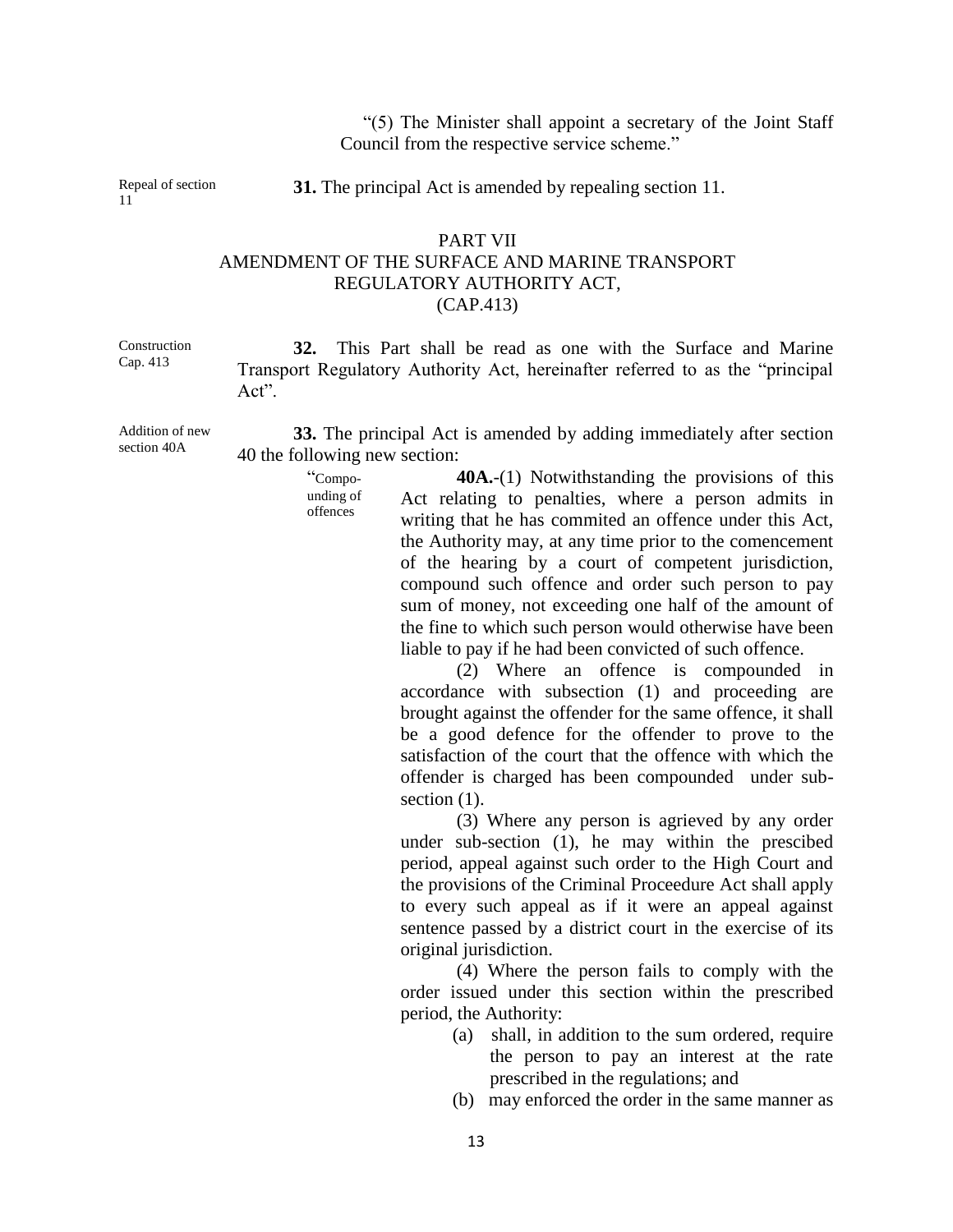a decree of a court for the payment of the amount stated in the order.

(5) The Minister shall make Regulations prescribing offences to be compounded and procedure for compounding of offences under this Act."

## PART VIII AMENDMENT OF THE TRANSPORT LICENSING ACT, (CAP. 317)

| Construction<br>Cap. 317   | 34. This Part shall be read as one with the Transport Licensing Act,<br>hereinafter referred to as "principal Act".                                                                                                                                                                                                                                                                                                                                                                                                                                                                                                                                                                                                                                             |
|----------------------------|-----------------------------------------------------------------------------------------------------------------------------------------------------------------------------------------------------------------------------------------------------------------------------------------------------------------------------------------------------------------------------------------------------------------------------------------------------------------------------------------------------------------------------------------------------------------------------------------------------------------------------------------------------------------------------------------------------------------------------------------------------------------|
| Amendment<br>of section 11 | 35. The principal Act is amended in section 11, by deleting subsection<br>(6) and substituting for it the following:<br>"(6) A person who uses a motor vehicle in contravention of<br>this section commit an offence and shall be liable, on conviction-<br>in the case of the first offence, to a fine of not less than<br>(a)<br>two hundred thousands,<br>in the case of second and subsequent offence, to a fine<br>(b)<br>not less than five hundred thousand shillings,<br>and in addition to the fine, the court may, in the case of the second or<br>subsequent offence, order the forfeiture of the vehicle in relation to<br>which the offence is committed, whether or not the previous offences<br>were committed in relation to the same vehicle." |
| Amendment<br>of section 35 | <b>36</b> . The principal Act is amended in section $35(1)$ , by-<br>deleting the words " not exceeding ten" appearing between the<br>(a)<br>words "fine" and "thousand" and substituting for them the words<br>"of not less than two hundred"; and<br>deleting the words "exceeding twenty" appearing between the<br>(b)<br>words "not" and "thousand" and substituting for them the words<br>"five hundred".                                                                                                                                                                                                                                                                                                                                                  |
| Amendment<br>of section 41 | 37. The principal Act is amended in section 41, by-<br>deleting the words "exceeding fifty" and "exceeding five"<br>(a)<br>wherever they appear in subsection $(1)$ and substituting for them<br>the words "less than five hundred" and "less than two"<br>respectively; and<br>deleting the words "exceeding twenty" and "exceeding two"<br>(b)<br>wherever they appear in subsection $(2)$ and substituting for them<br>the words "less than two hundred" and "less than two"<br>respectively.                                                                                                                                                                                                                                                                |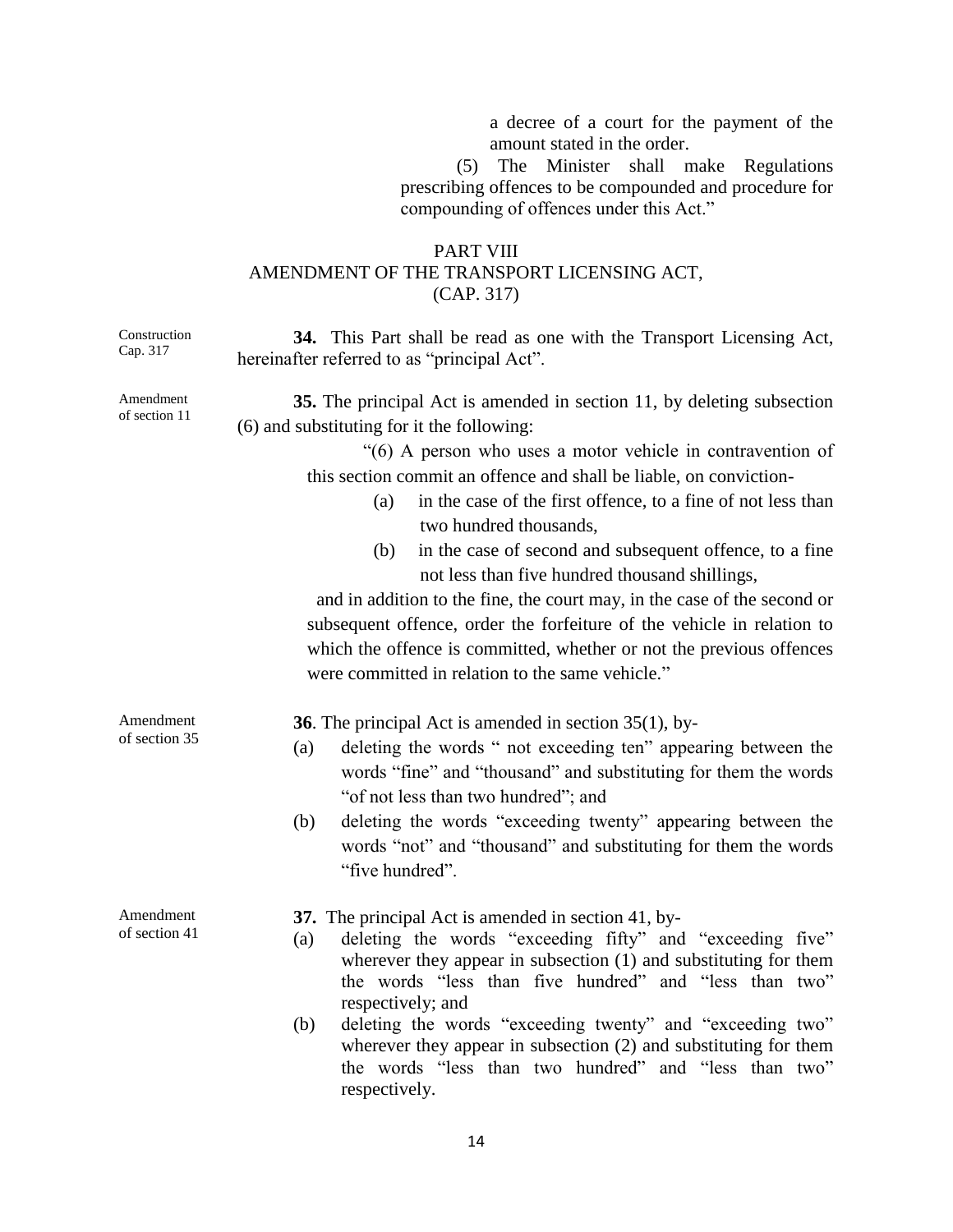Amendment of section 47A

**38.** The principal Act is amended by adding immediately after section 47, a new section 47A as follows:

> "Compounding of offences

**47A.**-(1) Notwithstanding the provision of this Act relating to penalties, where a person admits in writing that he has commited an offence under this Act, the Authority may, at any time prior to the comencement of the hearing by a court of competent jurisdiction, compound such offence and order such person to pay sum of money, not exceeding one half of the amount of the fine to which such person would otherwise have been liable to pay if he had been convicted of such offence.

(2) Where an offence is compounded in accordance with subsection (1) and proceeding are brought against the offender for the same offence, it shall be a good defence for the offender to prove to the satisfaction of the court that the offence with which the offender is charged has been compounded under sub-section (1).

(3) Where any person is agrieved by any order under sub-section (1), he may within the prescibed period, appeal against such order to the High Court and the provisions of the Criminal Proceedure Act shall apply to every such appeal as if it were an appeal against sentence passed by a district court in the exercise of its original jurisdiction.

(4) Where the person fails to comply with the order issued under this section within the prescribed period, the Authority:

- (a) shall, in addition to the sum ordered, require the person to pay an interest at the rate prescribed in the regulations; and
- (b) may enforced the order in the same manner as a decree of a court for the payment of the amount stated in the order.

(5) The Minister shall make regulations prescribing offences to be compounded and procedure for compounding of offences under this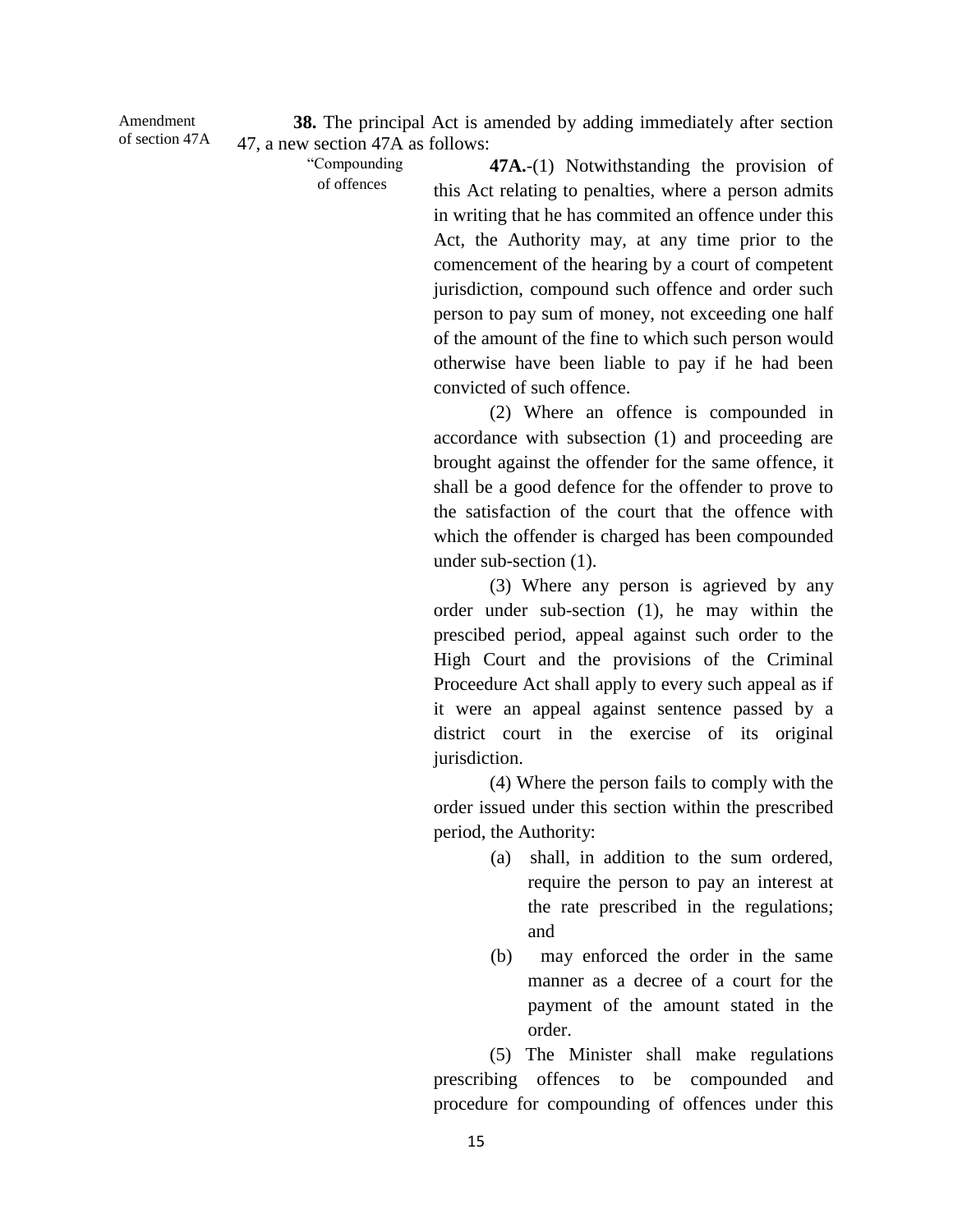#### Act.

#### PART IX

## AMENDMENT OF THE TREASURY REGISTRAR (POWERS AND FUNCTIONS) ACT, (CAP. 370)

Construction Cap. 370

**39.** This Part shall be read as one with the Treasury Registrar (Powers and Functions) Act, hereinafter referred to as the "principal Act".

Amendment of section 46

**40.** The principal Act is amended in section 3 by adding immediately after subsection (2) the following new subsections:

> "(3) Notwithstanding the provisions of this section, the Attorney-General shall have the right to intervene in any suit or matter instituted by, or against the Board.

Cap. 6

(4) Where the Attorney General intervenes in any matter in pursuance of subsection (2), the provisions of the Government Proceedings Act shall apply in relation to the proceedings of that suit or matter as if it had been instituted by, or against the Government.

(5) For the purposes of subsections (3) and (4), the Treasury Registrar shall have a duty to notify the Attorney General of any impending suit or intention to institute a suit or matter by, or against the Board."

# PART XI

## AMENDMENT OF THE WEIGHTS AND MEASURES ACT, (CAP. 340)

| Construction<br>Cap. 340  | 41. This Part shall be read as one with the Weights and Measures Act,<br>hereinafter referred to as the "principal Act".                                                                                                                                                                                                                                                                                                                                                                                                           |
|---------------------------|------------------------------------------------------------------------------------------------------------------------------------------------------------------------------------------------------------------------------------------------------------------------------------------------------------------------------------------------------------------------------------------------------------------------------------------------------------------------------------------------------------------------------------|
| General<br>amendments     | <b>42.</b> The principal Act is amended generally by-<br>deleting the words "weighing and measuring instrument"<br>(a)<br>wherever they appear in the Act and substituting for them the<br>words "measuring instrument or measuring system".<br>deleting the words "assizer" wherever they appear in the Act and<br>(b)<br>substituting for them the words "inspector".<br>Inserting in its appropriate alphabetical order the following new<br>(c)<br>definition:<br>"container" means any form of packaging of goods as a single |
|                           | item, whether by enclosing the goods wholly or partly.                                                                                                                                                                                                                                                                                                                                                                                                                                                                             |
| Amendment of<br>section 2 | <b>43.</b> The principal Act is amended in section 2 by deleting the definition<br>of the word "trade" and substituting for it the following:<br>""trade" includes-<br>the making, effecting or concluding of any contract<br>(a)<br>bargain, sale, purchase or transaction, or any                                                                                                                                                                                                                                                |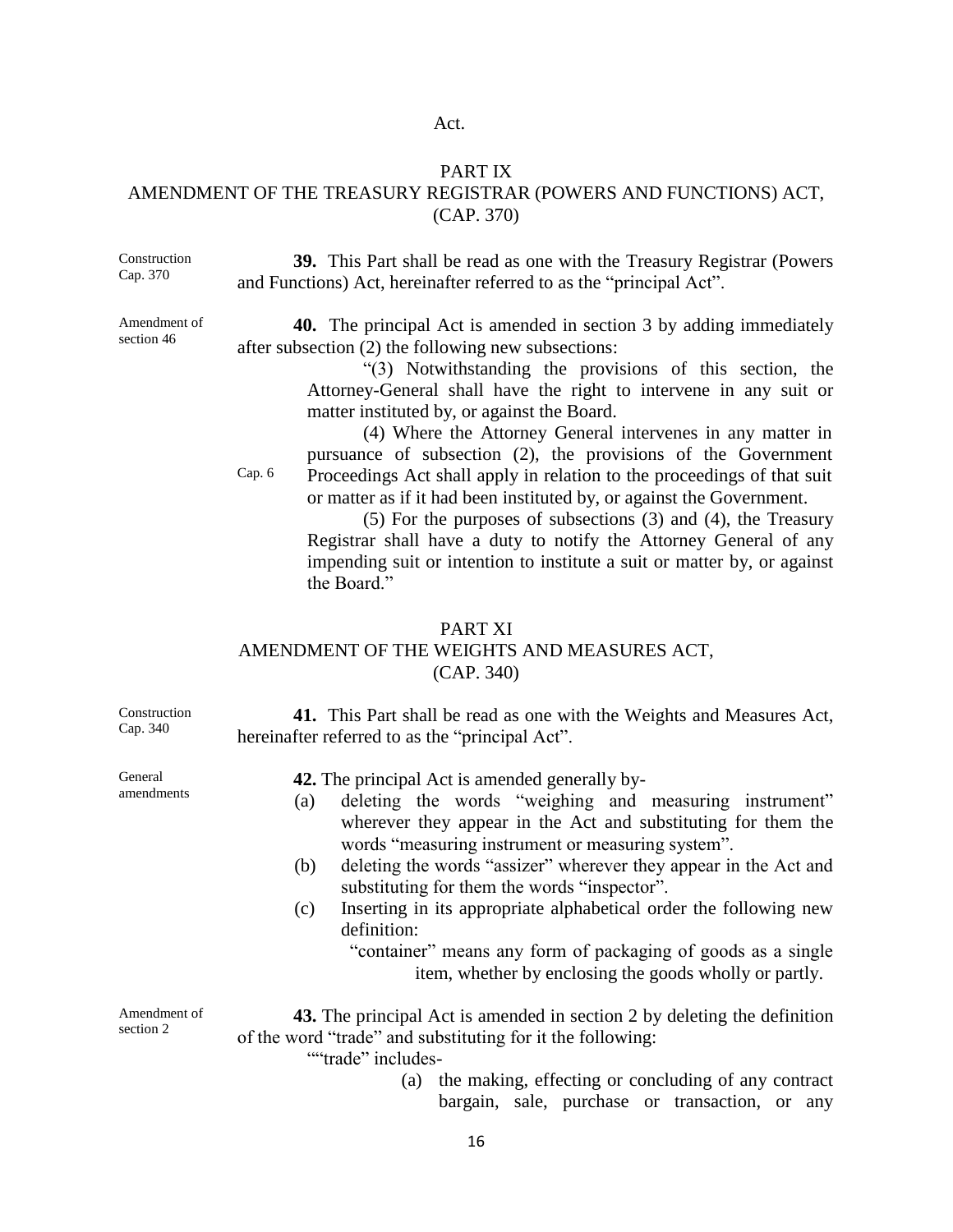payment in connection therewith;

- (b) any services rendered in which measurements are used;
- (c) any other measurement within which a measuring instrument or system is used."

Amendment of section 3 **44.** The principal Act is amended in section 3 by adding immediately after subsection (7) the following:

> "(8) The Minister may, by order published in the *Gazette*, amend the Schedules to this Act."

Amendment of section 19

**45.** The principal Act is amended in section 19 by-

- (a) deleting the words "Not more than" at the beginning of sub section (1) and substituting for it the words "At least once";
- (b) adding immediately after subsection (1) the following new subsection:

"(2) Notwithstanding subsection (1), a person who possesses any weight, measure, weighing or measuring instrument which is used or intended to be used in trade, shall produce such weight, measure, weighing or measuring instrument to an inspector even if the notice in subsection (1) was not issued."

- (a) renumbering subsections (2) to  $(6)$  as subsections (3) to  $(7)$ respectively.
- (b) inserting immediately after (4) as renumbered the following new subsection:

"(5) Any immovable weight, measure, weighing or measuring instrument, shall be examined and verified in *situ* in addition to any preliminary test."

**46.** The principal Act is amended in section 26 by deleting subsection (2) and substituting for it the following:

> "(2) Any person who owns or hired to carry or transport by any means prepacked goods shall comply with manner of packaging specified in  $10^{th}$ ,  $11^{th}$  and  $12^{th}$  Schedules to this Act.

> (3) Any person who contravenes or fails to comply with subsections (1) and (2) commits an offence."

**47.** The principal Act is amended in section 30(2) by deleting the phrase "not exceeding two thousand shillings" appearing in subsection (2) and substituting for it the words "not less than three hundred thousand shillings and not exceeding fifty million shillings or to both".

Repeal of section 45 **48.** The principal Act is amended by repealing section 45 and replacing it with the following:

Amendment of section 26

Amendment of section 30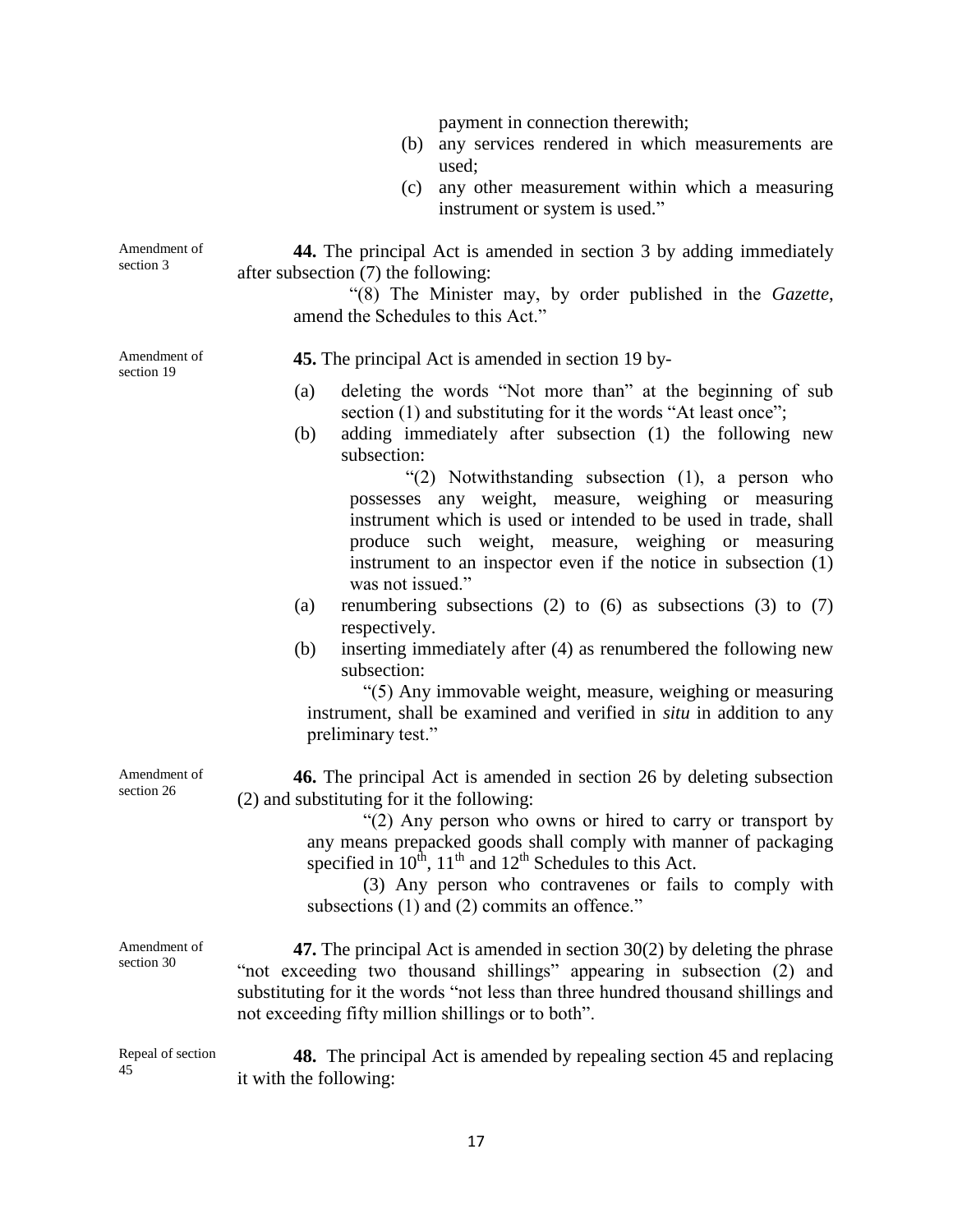"General penalty

**45.** Any person who contravenes the provisions of this Act or Regulations made under this Act and which no specific penalty is provided shall commits an offence and on conviction, in the case of first offence to a fine of not less than three hundred thousand shillings and not exceeding fifty million shillings or to imprisonment for a term not exceeding two years or to both such fine and imprisonment; and in the case of a second or subsequent offence, to a fine of not less than five hundred thousand shillings and not exceeding one hundred million shillings or to imprisonment for a term not exceeding five years or to both."

(2) On the conviction of any person for an offence under this Act, the court may, in addition to any other penalty which may be imposed, order the confiscation of all or any part of goods in respect of which the offence was committed, and all goods or instruments so confiscated shall be disposed of in a manner which the court directs."

**49.** The principal Act is amended in section 46 by-

(a) deleting subsection (1) and substituting for it the following:

"(1) Where the Commissioner is satisfied that any person has committed an offence under this Act, he may by order, compound such offence by requiring such person to make payment of a sum of money, except that-

- (a) such sum of money shall not be less than one hundred thousand shillings and not exceeding twenty million;
- (b) the power or conferred under this section shall be exercised when a person admits that he has committed he offence under this Act;
- (c) the Commissioner shall give to the person from whom he receives such sum of money, a receipt;
- (d) subject to the provision of subsection (1), where proceedings are brought against a person for an offence under this Act, it shall be a good defence if that person proves that offence with which he is charged has been earlier compounded;
- (e) any sum of money received under this section shall be dealt with as if the sum of money were a fine imposed by the court of law for the offence;
- (f) the order shall not be made under this section unless the person concern shall first had an opportunity of showing cause against the making of the order.

Amendment of section 46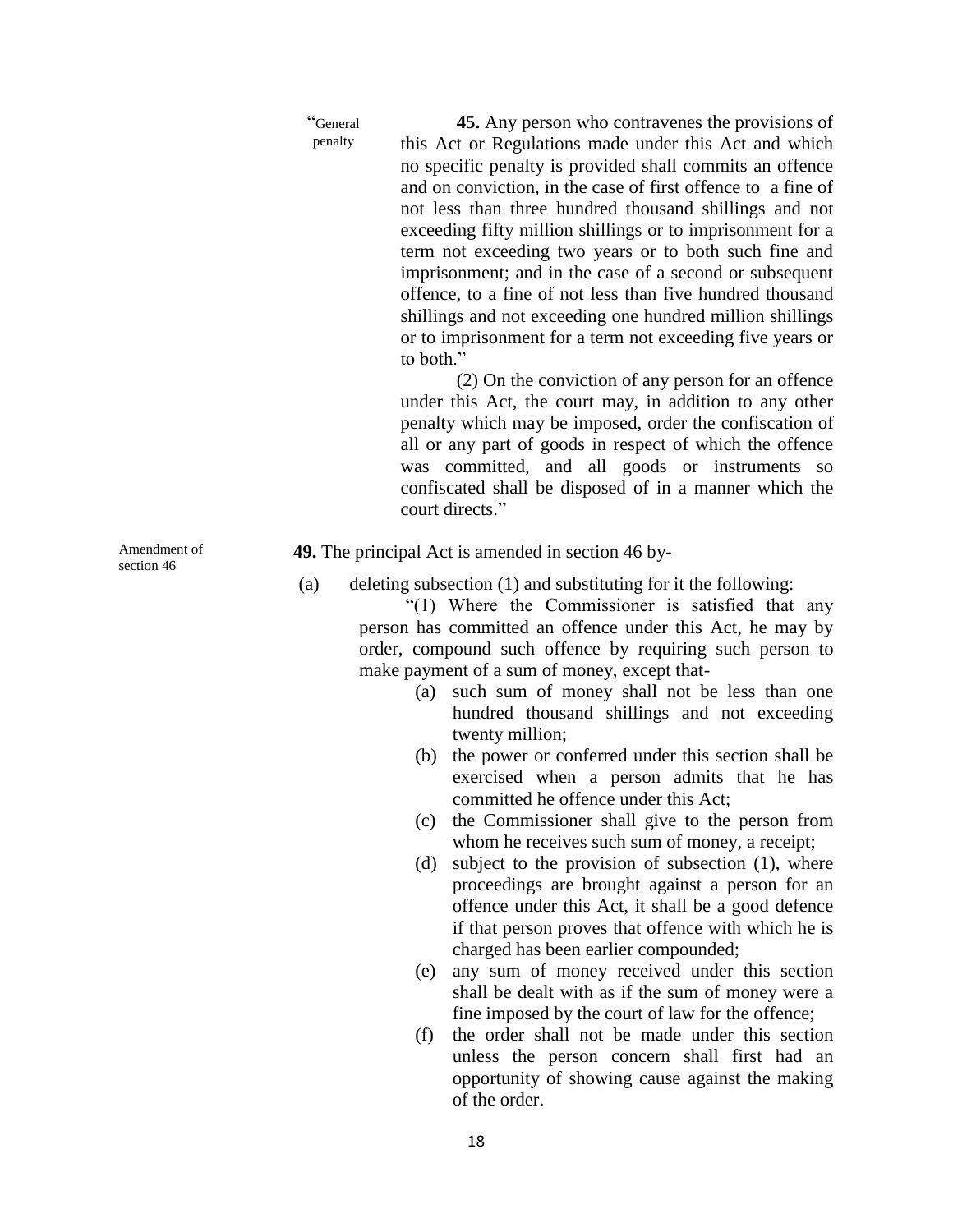(2) In the addition to the fine, the Commissioner may ask the court to forfeit any weight or measure or weighing or measuring instrument or other item for which the offence was committed as directed by or under this Act or any regulations made under this Act.

(b) renumbering subsections (2) to (4) as subsections (3) to  $(5)$ respectively."

**50.** The principal Act is amended by adding immediately after section 53 the following new section:

> "Compliance with prescribed measuremen t standards **53A.** Local Government Authorities, government agencies shall, in prescribing measurements applicable in their respective jurisdiction, have regard to the prescribed standards of measurements under this Act."

#### **OBJECTS AND REASONS \_\_\_\_\_\_\_\_\_\_\_\_\_\_\_\_**

\_\_\_\_\_\_\_\_\_\_\_\_\_\_

This Bill proposes to amend Nine laws namely, the Civil Aviation Act, Cap. 80; the Environment Management Act, Cap.191, the Higher Education Student's Loans Board Act, Cap.178, the Public Service Act, Cap. 298, the Public Service (Negotiation Machinery) Act, Cap. 105, the Surface and Marine Transport Regulatory Authority Act, Cap. 413, the Transport Licensing Act, Cap. 317, the Treasury Registrar (Power and Functions) Act, Cap370; and the Weights and Measures Act, Cap. 340.

The proposed amendments intend to keep the respective laws with changes so far observed in their implementation.

This Bill is divided into Ten Parts.

Addition of section 53A

Part I deals with Preliminary Provisions which includes the title of the Bill and the manner in which the laws proposed to be amended, are amended in their respective Parts.

Part II of the Bill proposes to amend the Civil Aviation Act, Cap. 80. The amendments proposes to introduce a new section 10A, that empowers the Authority to inspect, board or detain an aircraft where has reasonable grounds to suspect that the aircraft is being used in contravention of the Act. It is further proposed to add a new section 11A for the purpose of complying with Article 83 of the Chicago Convention which provided for transferring of oversight functions to another state upon entering into an agreement. Furthermore, the Part introduces a new section 11B to implement article 25 of the Chicago Convention on providing assistance to aircraft in distress.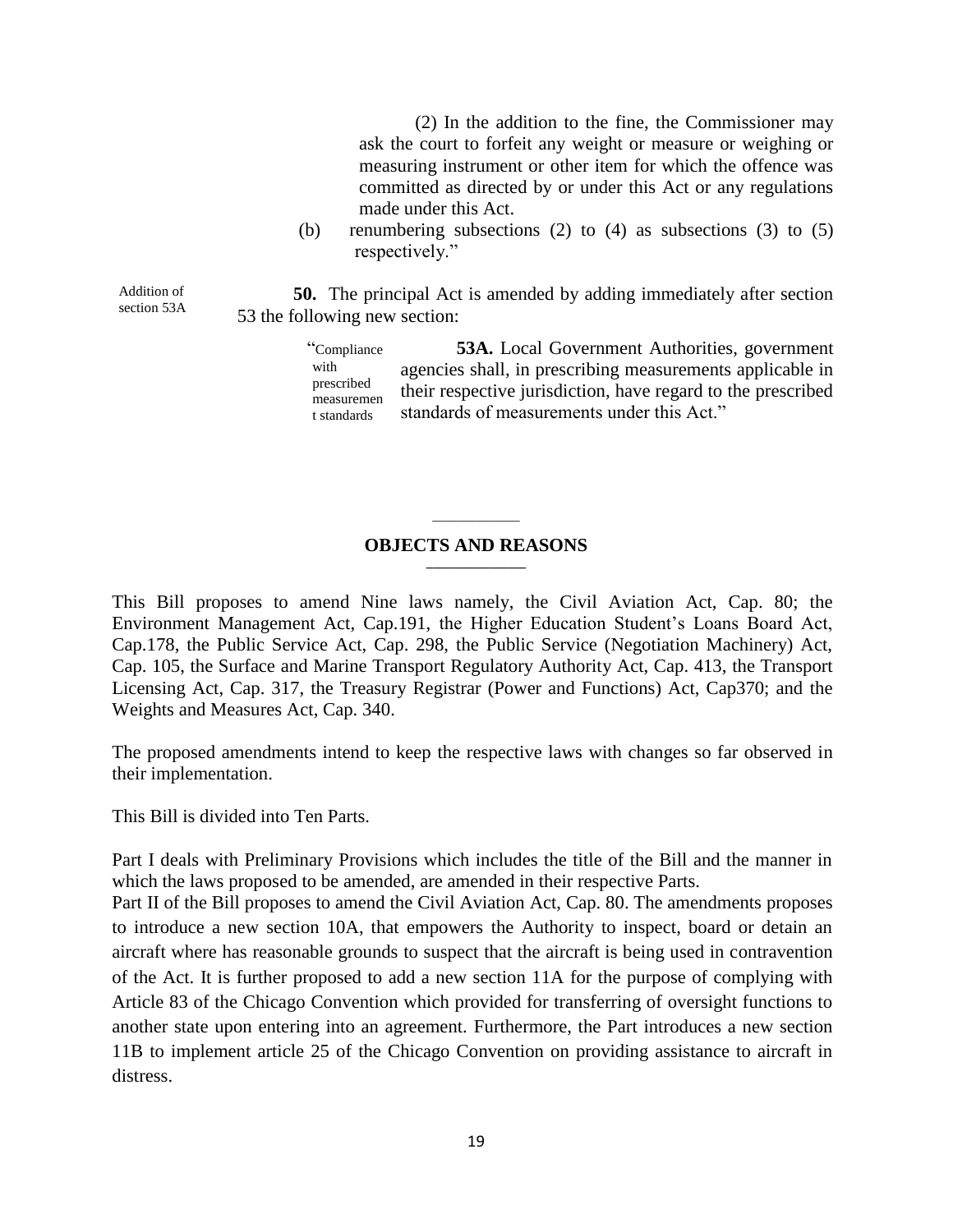The new section 19A and 19B proposes to empower the Director General to suspend or revoke certificate or licence and to provide for the unrestricted access to aviation facilities. The Part also proposes to amend section 26 by adding a new subsection (7) that requires the Authority to ensure that a clear distinction and separation between its regulatory and operational functions is maintained when providing air navigation services.

Part III proposes to amend the Environment Management Act, Cap. 191, where section 16 is proposed to be amended for the purpose of giving the Attorney General right to intervene any suit or matter instituted by or against the Council by representing the Council in the court accordingly. The proposed amendments aim at protecting the Government's assets and interest.

Section 57 is amended by introducing a new subsection (2) which intend to provide guidance on how "sixty meters" shall be measured from the water bodies which is prohibited to carry out human activities.

The Part further proposes amendment to section 184, whereby paragraph (a) is proposed to be deleted and be substituted for purpose of creating an offence of failure or refusal to conduct an Environmental Impact Assessment study in respect of projects for which environmental impact assessment study is mandatory. It is also proposed to introduce new subsection (3) which shall provide for a penalty to an offence of failing or refusing to conduct environmental impact assessment study. The proposed penalty to such offence shall be a fine of not less than five million shillings but not exceeding one billion shillings.

Section 187 is proposed to be amended by increasing the penalty from an amount that is not less than three million and not exceeding fifty million to an amount which is not less than five million and not exceeding ten billion. The purpose of this amendment is to enhance the penalty to an offence that bring about serious adverse effects to the environment and public health arising from mining operations or oil and gas explorations.

Section 191 which provides for the general penalty for offences committed under the Act, is proposed to be amended by deleting the words "fifty million" and substituting for them the words "one billion" for the purpose of enhancing penalty for offences commited under the Act that affect the environment and public health.

This Part also proposes amendment to the Fourth Schedule which deals with the composition and proceedings of the Board of Trustees of the Fund. The amendments are intended to increase the number of members of the Board, by dding three persons with proven knowledge, skills and experience in matters relating to the operations of the Funds.

Part IV of the Bill proposes to amend the Higher Education Students' Loans Board Act, Cap. 178. The part proposes to amend section 5 by limiting the number of Board members to seven for the porpse of minimizing administration costs. Section 19 of the Act is proposed to be repealed and replaced in order to create obligation to every loan beneficiary to disclose to the employer that he is a loan beneficiary. The new section also fixes the amount of loan repayment for the beneficiaries who are self employed to an amount which is not be less than one hundred and twenty thousand shillings or fifteen percent of the taxable income.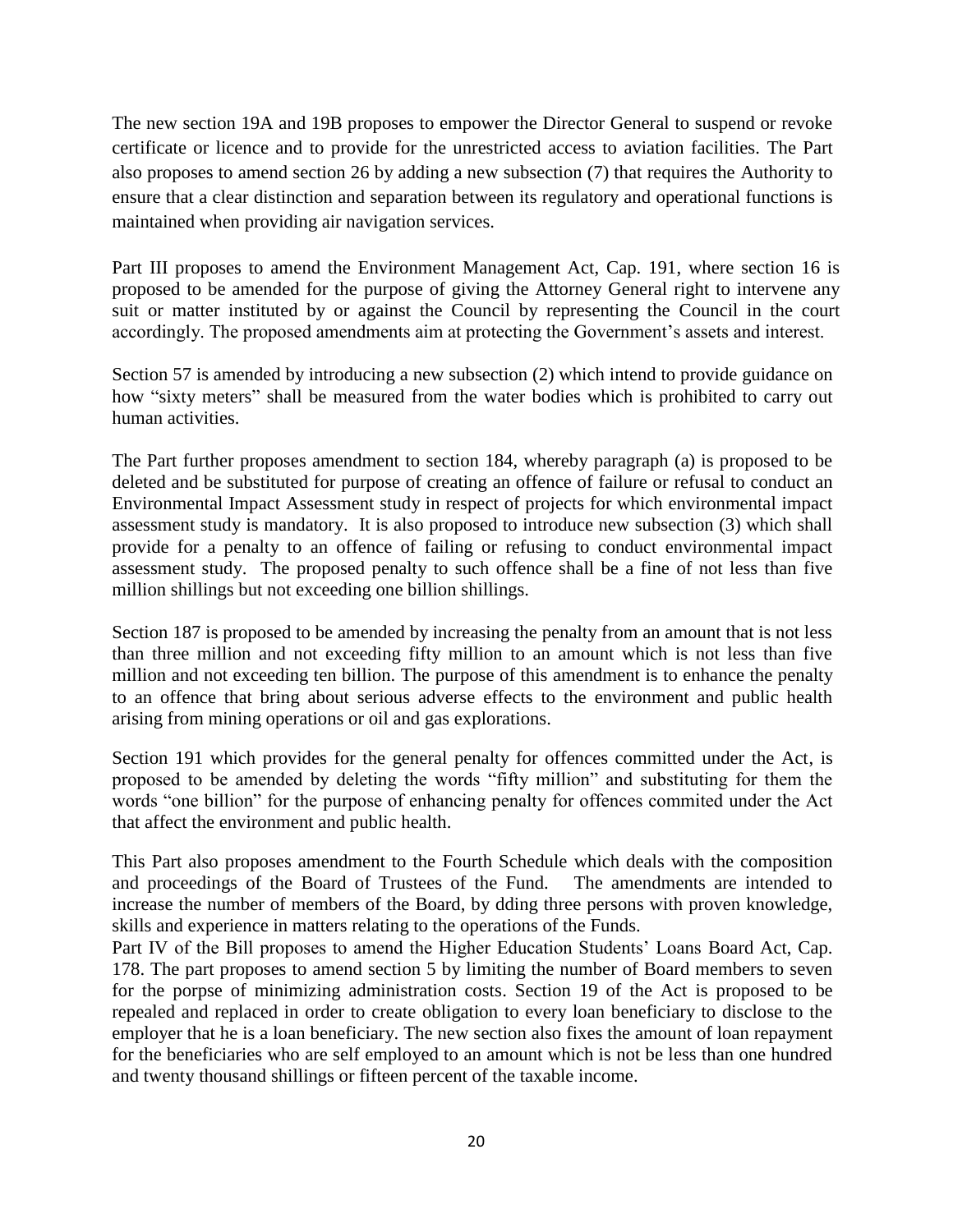The amendments also proposes to repeal and replace section 20 for the purpose of imposing a mandatory requirement to employer to notify the Board about employment of any person who is a holder of degree or diploma and to deduct monthly installments form salaries of loan beneficiaries. The provision also intends to treat deduction as statutory and make such deductions as first charge over non statutory deductions. Section 21 of the Act is also proposed to be repealed and replaced for the purpose of introducing penalty to employers who fails to remit monthly installments after deductions.

The Bill further proposes to amend the Schedule by adding in paragraph 4 a new subparagraph (7) with the view to empower the Board to co-opt any person to assist the Board on deliberation of any issue or matter that requires the person's skills.

Part V of the Bill proposes to amend the Public Service Act, Cap. 298 for the purpose of defining the term "Recruitment Secretariat" that word has not been defined in the Act. Section 8 is proposed to be amended in order to empower the Permanent Secretary (Establishment) to rationalize and harmonize salaries, allowance and fringe benefits in the service.

This Part also proposes to add new sections 9A that intend to prohibit public institutions, agencies, boards and commissions to review salaries and other fringe benefits for its organization.

The proposed section 9B intend to create an overriding effect in the event of conflict between the Public Service Act and any other written law.

The Bill furthet proposes to add a new section 32A that requires the public servants to exhaust all remedies provided under the Sct before seeking remedies to other laws. It is also proposed to repeal section 33 and amend section 34 to reflect the amendments of the Workers Compensation Act that has established the Workers Compensation Fund.

Part VI proposes an amendment to the Public Service (Negotiating Machinery) Act, Cap.105. Section  $4(3)(b)$  is proposed to be amended by removing the secretary from being an appointing authority for the Public Servants comprising Service Joint Staff Council. Nevertheless, it is proposed to amend the Act by introducing new subsection (5) of section 4 so as to warrant the Miniser to appoint a Secretary from the Ministry responsible for a respective Service Scheme. Further, it is proposed to repeal section 11 so as to part with the provisions prohibiting the Service Joint Staff Councl and the Public Service Joint Staff to recommend on the matters of wages.

Part VII propose the amendments to the Surface and Marine Transport Regulatory Authority Act, Cap.413 by introducing a new section 40A to provide for compounding of offences. The objective of the amendment is to facilitate deterrence of offences an amicable settlement of dispute and discouragement of lengthy court trial process with a view to support continuity in trade.

Part VIII of the Bill proposes to amend the Transport Licensing Act, Cap. 317. It proposes to amend section 11(6), 35(1), 41(1)  $\&$  (2) and 42(2) with a view to change the fines prescribed in the penalties so as to make them conform with the prevailing currency.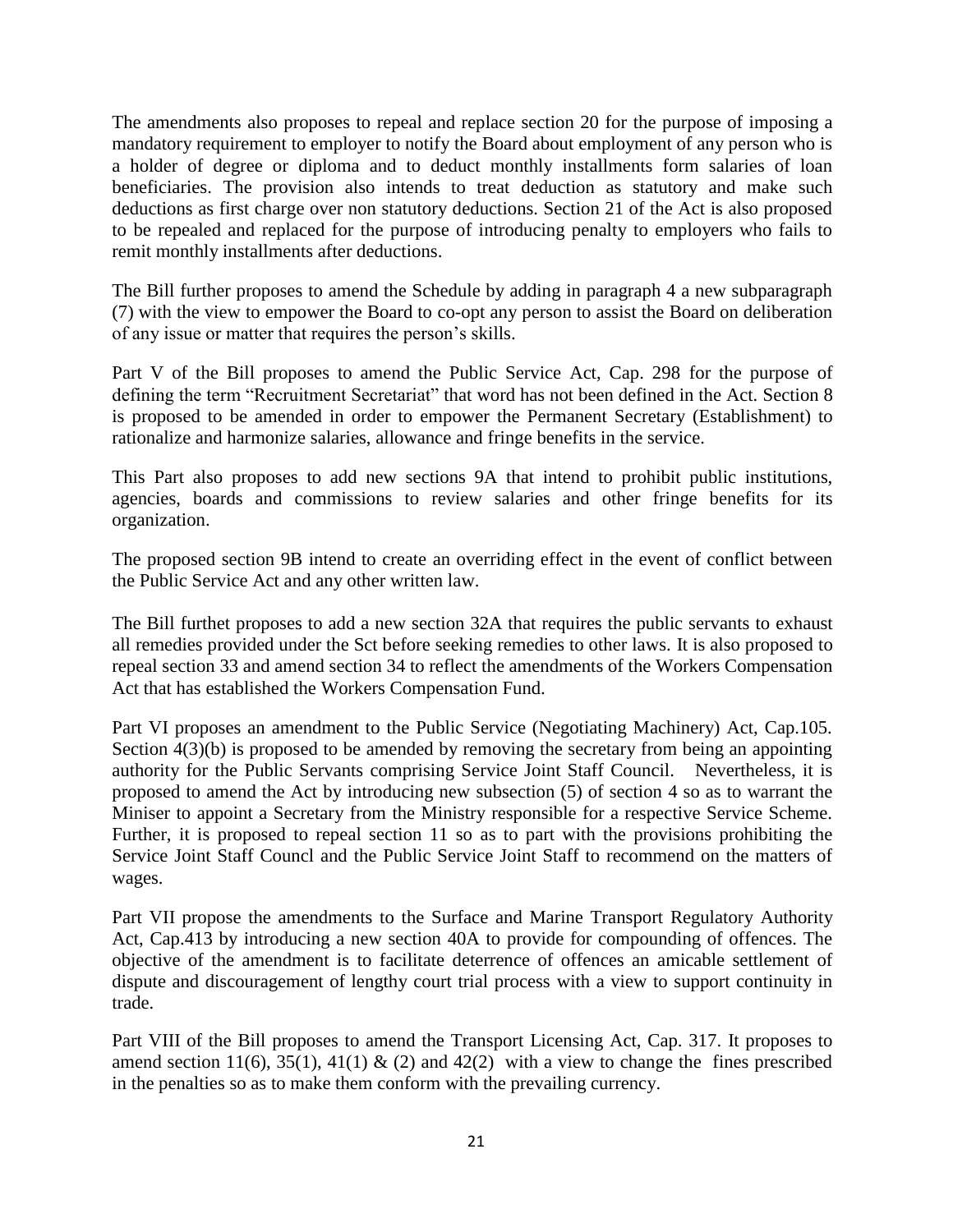The Bill further proposes amendment to the Act by adding a new section 47A with a view to making provisions for compounding of offences so as to facilitate deterrence of offences and amicable settlement of disputes and the discouragement of lengthy court trial process and the support of continuity in trade.

Part IX of the Bill proposes to amend the Treasury Registrar (Powers and Functions) Act, Cap. 370. Section 3 is amended in order to give the Attorney General right to intervene in any suit or matter instituted by or against the Treasury Registrar by representing him in the court accordingly. These amendments are aimed at protecting the Government's assets and interest.

Part X of the Bill proposes to amend the Weights and Measures Act, Cap. 340. It proposes general amendment to the Act in order to make appropriate usage of the term "measurement" throughout the Act, the Bill further proposes general amendment by substituting the term "assaizer" with the term "inspector", the former being the internationally recognized terminology.

The Bill further proposes amendment to section 2 by deleting and substituting some of the definitions for the purpose of making better clarification of those definition which include the terms "trade" "container".

The Bill also proposes amendment to section 19 for the purpose of making it an obligation to a person who possesses any weight, measure, weight or measuring instrument which is used or intended to be used in trade, to produce such instrument for inspection at their own instance.

Section 26 is proposed to be amended to compel a person who owns or hired to carry or transport pre-packed goods to comply with manner of packaging specified in the Schedules to the Act. The section also creates an offence for a person who contravenes the provision of this section.

Section 30 is proposed to be amended to increase the penalty from an amount that does not exceed two thousand shillings to an amount which is not less than three hundred thousand shillings. It is also proposed to amend section 46 to extend the powers of the Commissioner to compound offences under the Act with the intention of facilitating deterrence of offences an amicable settlement of dispute and discouragement of lengthy court trial process with a view to support continuity in trade.

The Bill proposes to introduce a new section 53A that makes provision aimed at making uniformity of prescribed standards of measurement by requiring local government authorities and government agencies engaged in prescribing measurements to adopt the prescribed measurements under the Act.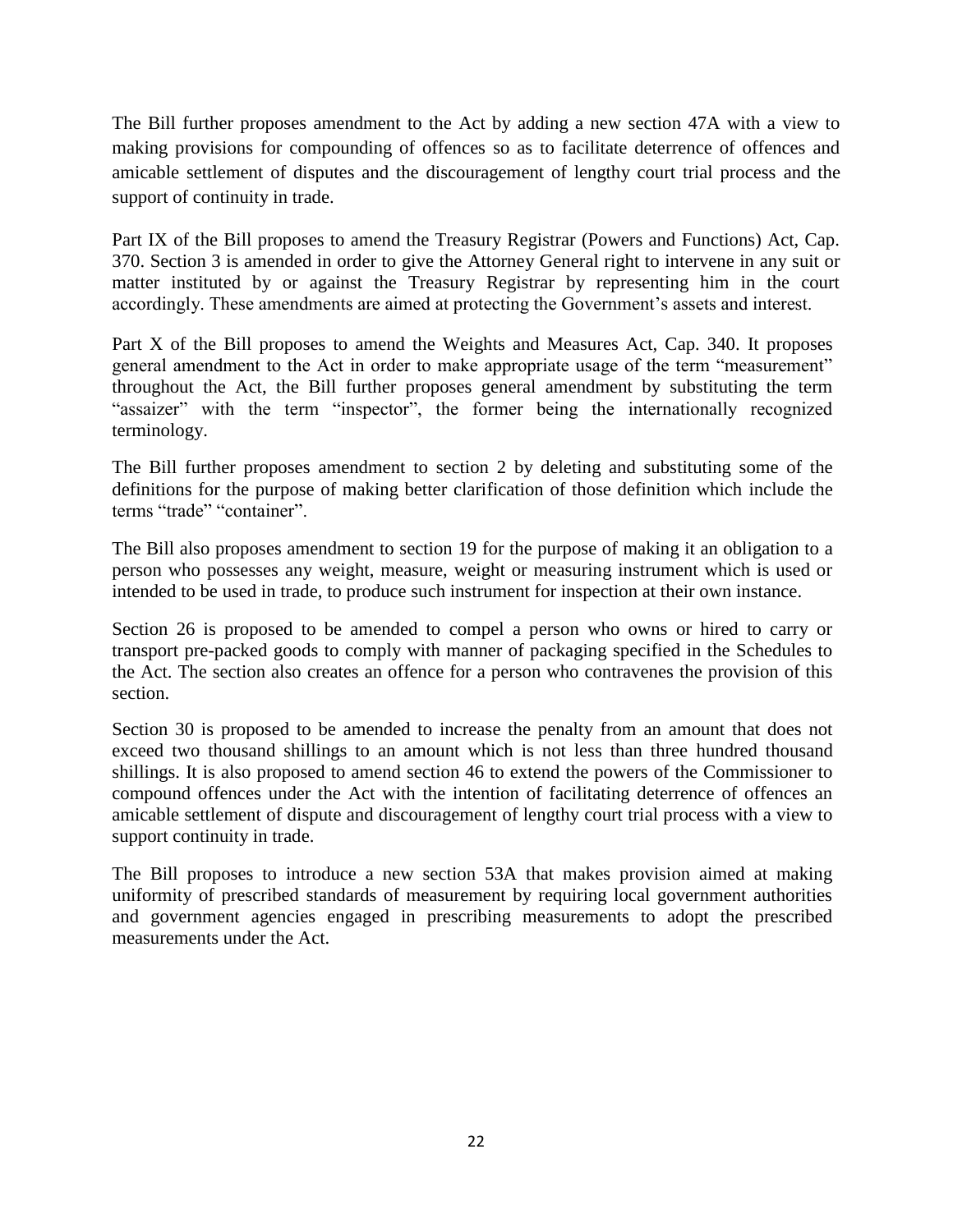#### **\_\_\_\_\_\_\_\_\_\_\_\_\_\_ MADHUMUNI NA SABABU \_\_\_\_\_\_\_\_\_\_\_\_\_**

Muswada huu unapendekeza kufanya marekebisho katika Sheria Tisa ambazo ni Sheria ya Usafiri wa Anga, Sura ya 80; Sheria ya Mazingira, Sura ya 191; Sheria ya Mikopo kwa Wanafunzi wa Elimu ya Juu, Sura ya 178; Sheria ya Utumishi wa Umma, Sura ya 298; Sheria ya Majadiliano ya Pamoja katika Utumishi wa Umma, Sura ya 105; Sheria ya Mamlaka ya Udhibiti wa Usafiri wa Nchi Kavu na Majini, Sura ya 413; Sheria ya Leseni za Usafirishaji, Sura ya 317, Sheria ya Msajili wa Hazina, Sura ya 370 na Sheria ya Vipimo, Sura ya 340.

Mapendekezo ya marekebisho yanalenga kuondoa mapungufu ambayo yamejitokeza katika Sheria hizo wakati wa utekelezaji wa baadhi ya masharti katika Sheria hizo.

Muswada umegawanyika katika Sehemu Kumi, ambapo Sehemu ya Kwanza inahusu masharti ya Utangulizi ambayo yanajumuisha, jina la Muswada na namna ambavyo Sheria zinazopendekezwa kurekebishwa zitakavyorekebishwa ndani ya Muswada huu.

Sehemu ya Pili ya Muswada inapendekeza kuifanyia marekebisho Sheria ya Usafiri wa Anga, Sura ya 80. Mapendekezo hayo yanalenga kuweka kifungu kipya cha 10A kinachoipa uwezo Mamlaka kukagua au kuzuia ndege yoyote pale inapokuwa na sababu za msingi za kuamini kwamba ndege hiyo inatumika kwa lengo la kukiuka mashariti ya Sheria hii.

Aidha, inapendekezwa kuongeza kifungu kipya cha 11A kwa lengo la kukidhi matakwa ya Ibara ya 83 ya Mkataba wa Chikago. Sehemu hii pia inapendekeza kuweka kifungu kipya cha 11B illi kutekeleza masharti ya Ibara ya 25 ya Mkataba wa Chikago unaohusu utoaji wa msaada wa ndege zilizo katika hatari. Vifungu vipya vya 19A na 19B vinapendekeza kumpa mamlaka Mkugurugezi Mkuu kufuta au kuaihirisha matumizi ya cheti au leseni ya matumizi ya huduma za anga. Vile vile, Sehemu hii inapendekeza kukifanyia marekebisho kifungu cha 26 kwa kuongeza kifungu kidogo cha (7) kinachoipa Mamlaka sharti la kuhakikisha kwamba wakati inapotoa huduma ya usafiri wa anga hakuna muingiliano wa majukumu yake kama mdhibiti na yale ya uendeshaji.

Sehemu ya Tatu inapendekeza marekebisho ya Sheria ya Mazingira, Sura ya 191, ambapo kifungu cha 16 kinapendekezwa kurekebishwa ili kumpa haki Mwanasheria Mkuu wa Serikali ya kuingilia kati shauri lililofunguliwa dhidi ya Baraza au kufunguliwa na Baraza kwa kuliwakilisha mahakamani ipasavyo. Marekebisho haya yanalenga kulinda mali na maslahi ya Serikali.

Kifungu cha 57 kinarekebishwa kwa kuongeza kifungu kidogo cha (2) ambacho kitakuwa kinaweka mwongozo wa namna ya kupima urefu wa mita sitini kwenye kingo ya bahari, ziwa, mto au bwawa la maji kinachozuiliwa kufanyia shughuli zozote za kibinadamu. Inapendekezwa kuwa upimaji wa mita sitini utapimwa kuanzia kwenye kingo za maeneo hayo.

Sehemu hii pia inapendekeza marekebisho kwenye kifungu cha 184 ambapo kipengele (a) kinapendekezwa kifutwe na badala yake kiwekwe kifungu kipya kwa lengo kuainisha ndani ya Sheria kosa la kushindwa au kukataa kufanya tathmini ya madhara ya kimazingira pale ambapo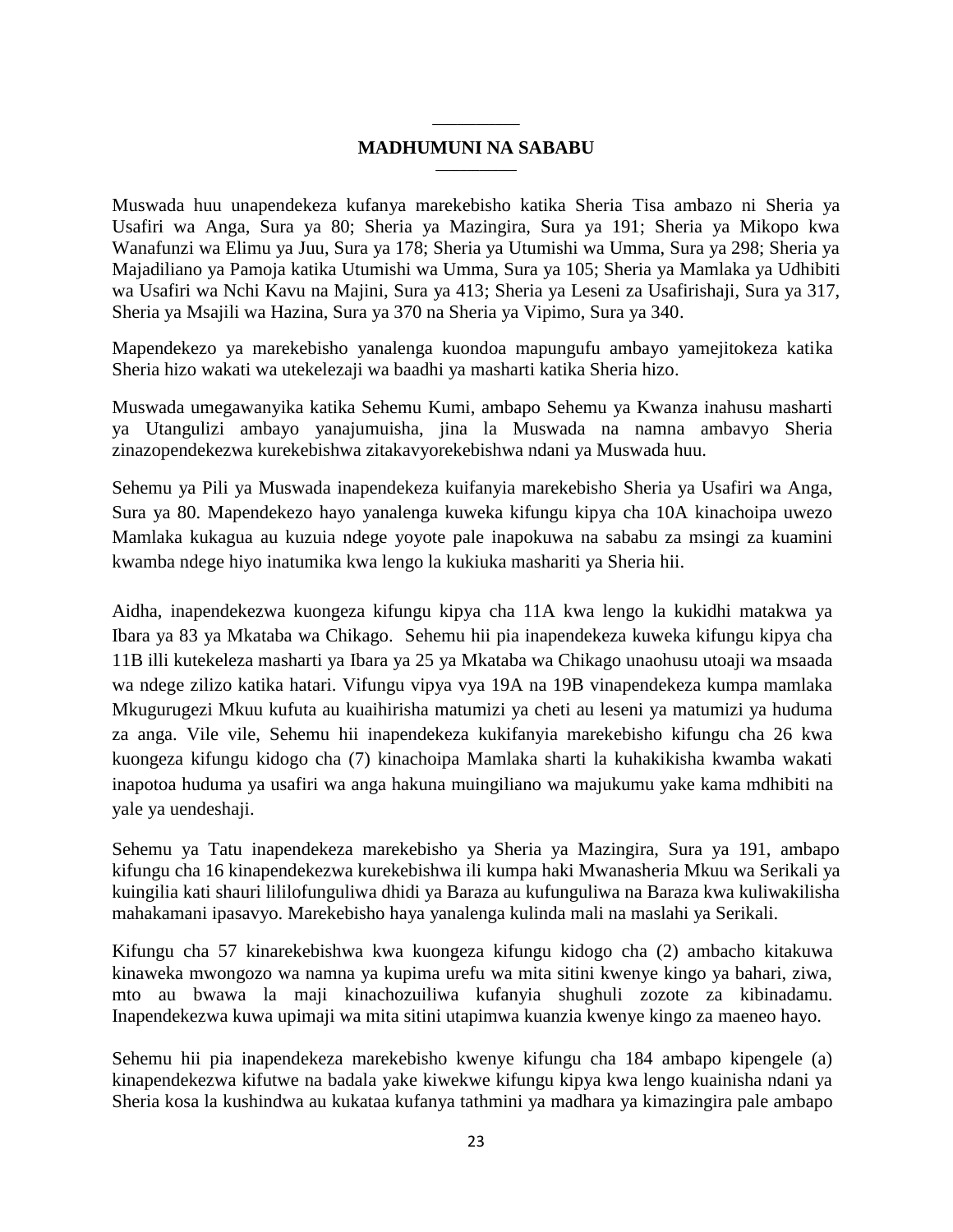inatakiwa kuwa ni lazima tathmini hiyo kufanyika. Inapendekezwa pia kuweka kifungu kipya cha (3) ambacho kinaweka kuweka kosa ndani ya Sheria, inapendekezwa pia kuweka adhabu ya kosa hilo ambalo linapendekezwa kuwa ni adhabu ya faini isiyopungua shilingi milioni tano lakini isiyozidi shilingi bilioni moja au adhabu ya kifungo kisichopungua miaka miwili na kisichozidi miaka saba au vyote kwa pamoja.

Kifungu cha 187 kinapendekezwa kufanyiwa marekebisho kwa kuongeza adhabu kutoka kiwango kisichopungua shilingi milioni tatu na kisichozidi shilingi milioni hamsini, na kuwa kiwango kisichopungua shilingi milioni tano na kisichozidi shilingi bilioni kumi. Lengo la marekebisho haya ni kuongeza adhabu kwa makosa ambayo yana madhara ya moja kwa moja kwenye mazingira na kwa afya za jamii kutokana na uchimbaji wa madini au utafiti wa mafuta na gesi.

Kifungu cha 191 ambacho kinatoa adhabu ya jumla kwa makosa yanayotendeka ndani ya Sheria hii. Inapendekezwa katika kifungu hicho kufutwa maneno "milioni hamsini" na badala yake kuweka maneno "milioni mia tatu" ili kuongeza adhabu kwa makosa ambayo yana madhara ya moja kwa moja kwenye mazingira na kwa afya za jamii.

Sehemu hii pia inapendekeza marekebisho kwenye Jedwali la Nne ambalo linahusiana na Muundo na Mwenendo wa vikao vya Bodi ya Wadhamini wa Mfuko. Marekebisho yanalenga kuongeza idadi ya Wajumbe wa Bodi. Madhumuni ya marekebisho haya ni kuongeza idadi ya Wajumbe wa Bodi ambao wanatakiwa wawe ni watu ambao wana uelewa, ujuzi na uzoefu kwenye masuala yanayohusiana na masuala ya Mifuko.

Sehemu ya Nne ya Muswada inapendekeza kuifanyia marekebisho Sheria ya Mikopo kwa Wanafunzi wa Elimu ya Juu, Sura ya 178. Sehemu hii inapendekeza kufanyia marekebisho Kifungu cha 5 kwa kupunguza idadi ya Wajumbe wa Bodi mpaka kufikia saba kwa lengo la kupunguza gharama za uendeshaji. Kifungu cha 19 cha Sheria kinapendekezwa kufutwa na kuandikwa upya kwa madhumuni ya kuweka wajibu kwa munufaika wa mkopo kumuarifu mwajiri kwamba yeye ni munufaika wa mkopo. Kifungu hiki kipya pia kinabainisha kiwango cha mkopo kinachopaswa kurejeshwa na munufaika aliyejiajiri ambapo atalipa kiasi kisichopungua shilingi laki moja na elfu ishirini au asilimia kumi na tano ya kipato chake.

Marekebisho haya pia yanapendekeza kukifuta na kukiandika upya kifungu cha 20 kwa lengo la kuweka wajibu kwa mwajiri kuitaarifu Bodi kuhusu ajira ya mtu yeyote ambaye ana Shahada au Stashahada na pia kukata makato ya mwezi kutoka kwenye Mshahara wa munufaika wa mkopo. Kifungu hiki pia kinapendekeza kufanya marejesho ya mkopo kuwa ya Kisheria na kupewa nafasi ya awali katika orodha ya makato. Kifungu cha 21 cha Sheria pia kinapendekezwa kufutwa na kuandikwa upya kwa lengo la kuweka adhabu kwa waajiri wanaoshindwa kuwasilisha marejesho ya mwezi baada ya makato.

Muswada unapendekeza kufanyiwa marekebisho katika Jedwali kwa kuongeza katika ibara 4 ibara ndogo ya (7) ili kuiwezesha Bodi kumualika mtu kuhudhuria vikao vya Bodi na kuisaidia Bodi kufikia maamuzi mbalimbali yanayohitaji maamuzi ya kitaaluma.

Sehemu ya Tano inapendekeza marekebisho katika Sheria ya Utumishi wa Umma, Sura ya 298 kwa lengo la kutoa tafsiri ya neno "recruitment Secretariat", maneno haya yametumika katika Sheria lakini hayakuwa yamepewa tafsiri. Kifungu cha 8 kinapendekeza kufanyiwa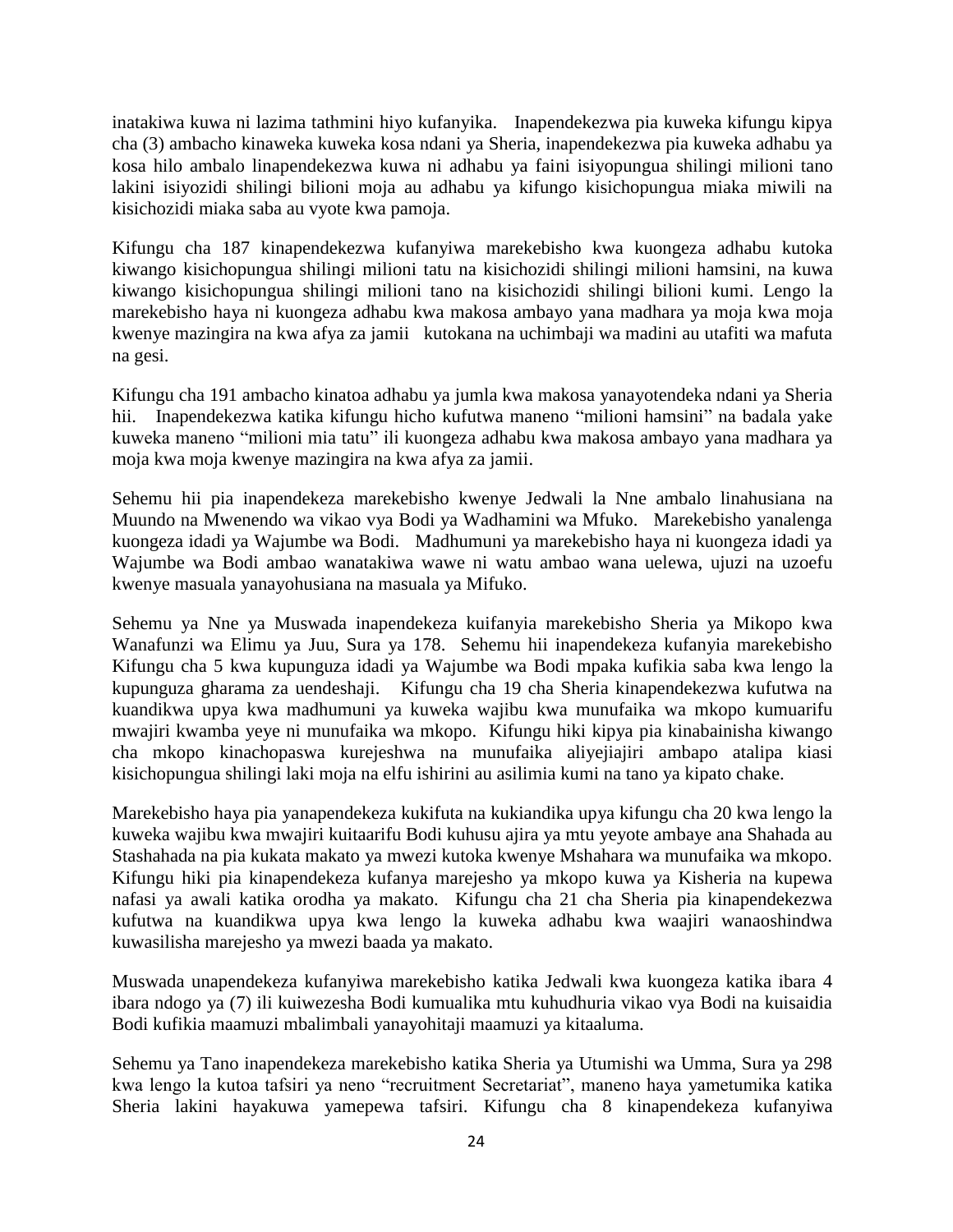marekebisho ili kumpa mamlaka Katibu Mkuu (Utumishi) kurekebisha na kuwianisha mishahara, posho na marupurupu mengine kwa watumishi wa umma.

Sehemu hii pia inapendekeza kuongeza kifungu kipya cha 9A kinachozizuia taasisi za umma, wakala, bodi na tume zisirekebishe au kuwianisha mishahara, posho na marupurupu mengine kwa watumishi.

Kifungu kipya cha 9B kinachopendekezwa kinakusudia kuipa nguvu Sheria ya Utumishi wa Umma pale itakapokinzana na sheria nyingine kwenye mambo yanayohusu mishahara, posho na marupurupu ya watumishi.

Muswada pia unapendekeza kuweka kifungu kipya cha 32A kinachomtaka mtumishi kukamilisha taratibu zote za utatuzi wa migogoro ndani ya Sheria hii kabla ya kutumia taratibu zilizoainishwa kwenye sheria nyingine. Inapendekezwa pia kukifuta kifungu cha 33 na kukirekebisha kifungu cha 34 ili kuakisi marekebisho yaliyofanywa kwenye Sheria ya Mfuko wa Fidia kwa Waajiriwa ambayo yaliainisha Mfuko wa Fidia.

Sehemu ya Sita inapendekeza marekebisho katika Sheria ya Majadiliano ya pamoja katika Utumishi wa Umma, Sura ya 105.

Kifungu cha 4 kinapendekezwa kufanyiwa marekebisho kwa kumuondolea Katibu mamlaka ya kuteua Watumishi wa Umma wanaounda Baraza la majadiliano ya pamoja ya Watumishi wa Umma. Aidha, inapendekezwa kufanya marekebisho kwa kuingiza kifungu kidogo kipya cha (5) ili kumuwezesha Waziri kuteua Katibu kutoka Wizara yenye dhamana na kada husika ya watumishi. Vile vile, inapendekezwa kufuta kifungu cha 11 ili kuondoa masharti yanayokataza Baraza la Majadiliano ya pamoja ya watumishi na Baraza la Pamoja la Watumishi wa Umma kutoa mapendekezo kuhusiana na ujira.

Sehemu ya Saba ya Muswada inapendekeza kufanya marekebisho katika Sheria ya Mamlaka ya Udhibiti Usafiri wa Nchi Kavu na Majini, Sura ya 413 kwa kuongeza kifungu kipya cha 40A ili kuweka masharti yanayoruhusu ulipwaji wa faini pale mkosaji anapokiri kosa badala ya kila kosa kufuata taratibu za kimahakama.

Madhamuni ya marekebisho haya ni kuweka utaratibu wa utatuzi wa migogoro pasipo kuhusisha mchakato mrefu wa kimahakama ambao umekuwa ni kikwazo katika kuendeleza na kukuza biashara katika sekta ya usafirishaji.

Sehemu ya Nane ya Muswada inapendekeza kufanya marekebisho katika Sheria ya Leseni za Usafirishaji Sura ya 317. Inapendekezwa kuvifanyia marekebisho vifungu vya 11(6), 35(1), 41(1) na (2) na 42(2) kwa lengo la kurekebisha adhabu zilizobainishwa katika vifungu hivyo ili viende na wakati.

Muswada pia unapendekeza kuongeza kifungu kipya cha 47A ili kuweka masharti yanayoruhusu ulipwaji wa faini pale mkosaji anapokiri kosa badala ya kila kosa kufuata taratibu za kimahakama.

Madhamuni ya marekebisho haya ni kuweka utaratibu utatuzi wa migogoro pasipo kuhusisha mchakato mrefu wa kimahakama ambao umekuwa ni kikwazo katika kuendeleza na kukuza biashara katika sekta ya usafirishaji.